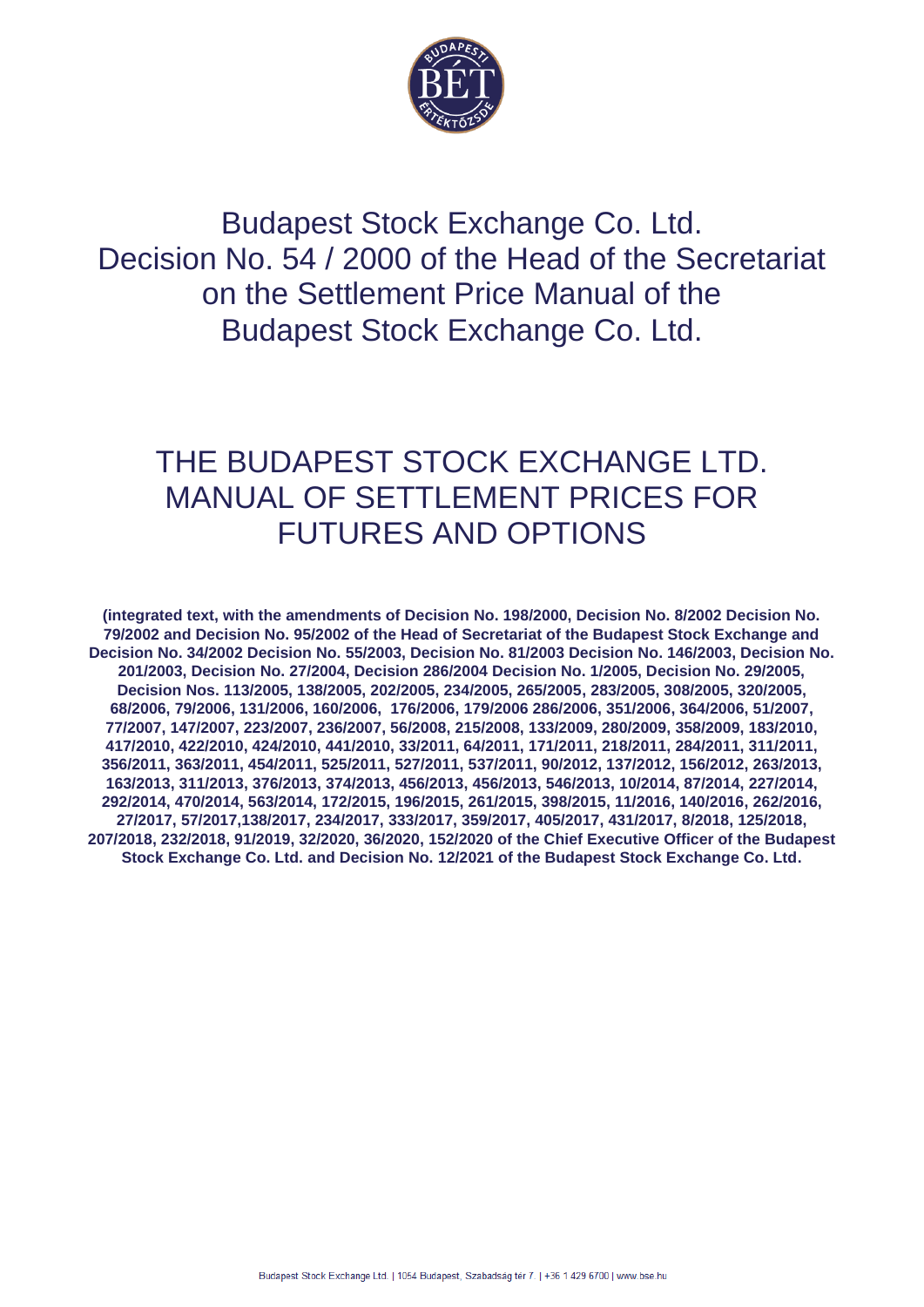# **I.Introduction**

The primary aim of the Settlement Price Manual (hereafter Manual) is to set forward the principles and methods required for the calculation of End-of-day and intraday clearing settlement price.

The Manual stipulates on the theoretical model based on which the Theoretical Settlement Price of a derivative product can be determined, and the so called Market Settlement Price determined by orders and trades. Furthermore, it determines for each product type the calculation method of the End-of-day Settlement Price, derived from the comparison of the Theoretical Settlement Price and the Market Settlement Price.

### **I.1 Futures products included in the List of Products on the BSE**

### **I.1.1 Index-based futures products**

BUX maturities BUMIX maturities

### **I.1.2 Equity-based futures products**

4iG maturities AKKO Invest maturities ALTEO maturities Appeninn maturities Állami Nyomda maturities AutoWallis maturities BIF maturities BUX ETF maturities CIG Pannónia maturities Delta Technologies maturities DUNA HOUSE HOLDING maturities ENEFI maturities Forrás "A" maturities Forrás "B" maturities Graphisoft Park SE maturities Konzum maturities Magyar Telekom maturities MASTERPLAST maturities MOL maturities NUTEX maturities Opus maturities OTP maturities PannErgy maturities Rába maturities Richter maturities Takarék maturities WABERER'S maturities Zwack maturities

### **I.1.3 Foreign currency based futures products**

CAD/HUF maturities CHF/HUF maturities CZK/HUF maturities EURO/HUF maturities GBP/HUF maturities JPY/HUF maturities NOK/HUF maturities PLN/HUF maturities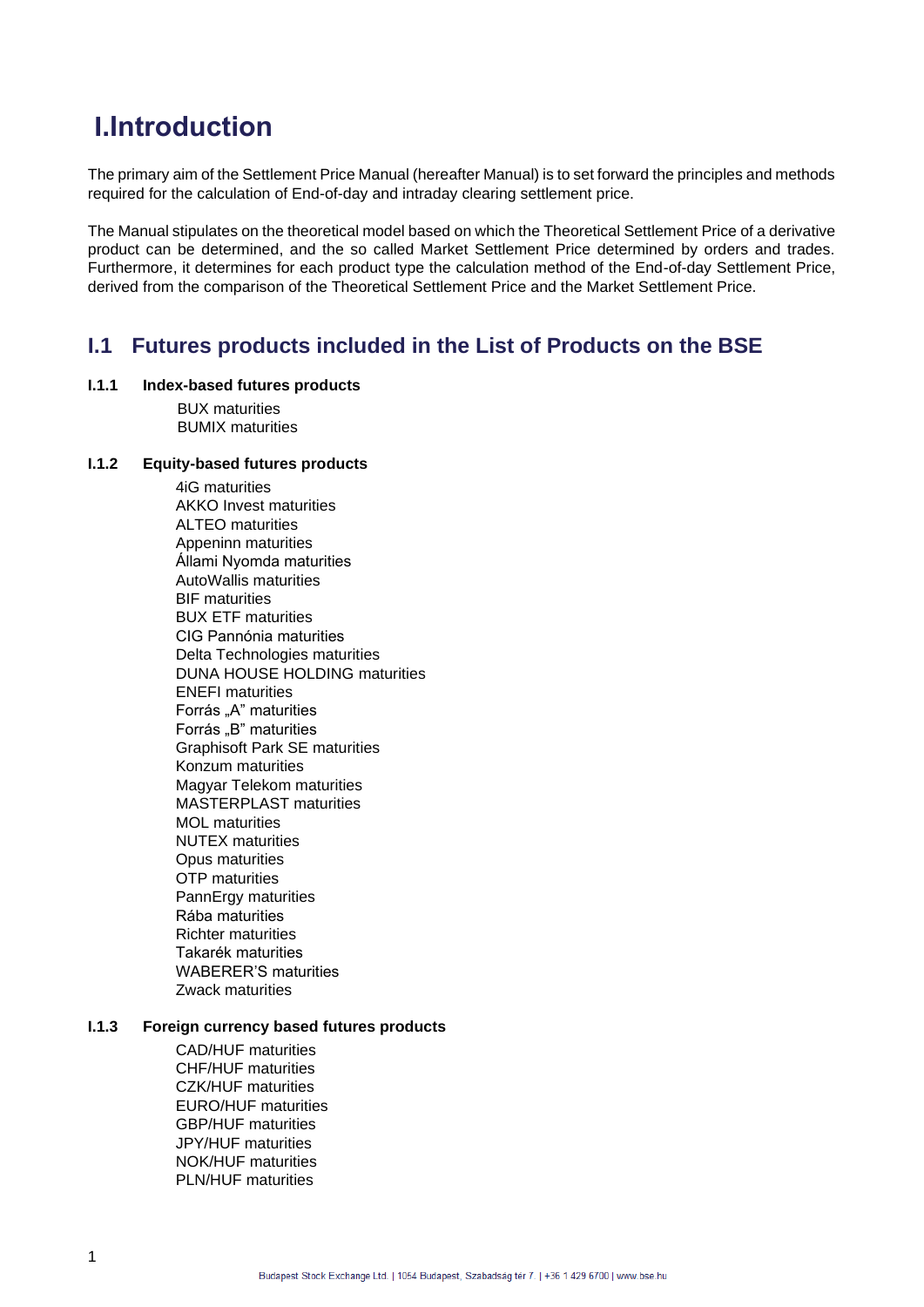### TRY/HUF maturities USD/HUF maturities

EURO/USD (with forint settlement) maturities EURO/JPY (with forint settlement) maturities EURO/CHF (with forint settlement) maturities EURO/GBP (with forint settlement) maturities USD/JPY (with forint settlement) maturities USD/CHF (with forint settlement) maturities GBP/USD (with forint settlement) maturities GBP/JPY (with forint settlement) maturities GBP/CHF (with forint settlement) maturities CHF/JPY (with forint settlement) maturities EURO/SEK (with forint settlement) maturities EURO/NOK (with forint settlement) maturities EURO/PLN (with forint settlement) maturities EURO/CZK (with forint settlement) maturities USD/SEK (with forint settlement) maturities USD/NOK (with forint settlement) maturities USD/PLN (with forint settlement) maturities USD/CZK (with forint settlement) maturities GBP/SEK (with forint settlement) maturities EURO/TRY (with forint settlement) maturities EURO/RON (with forint settlement) maturities USD/TRY (with forint settlement) maturities AUD/USD (with forint settlement) maturities USD/CAD (with forint settlement) maturities CAD/JPY (with forint settlement) maturities EUR/HRK (with forint settlement) maturities EUR/RUB (with forint settlement) maturities USD/RUB (with forint settlement) maturities USD/BRL (with forint settlement) maturities USD/MXN (with forint settlement) maturities EUR/CSD (with forint settlement) maturities USD/UAH (with forint settlement) maturities AUD/JPY (with forint settlement) maturities NZD/JPY (with forint settlement) maturities GBP/AUD (with forint settlement) maturities GBP/PLN (with forint settlement) maturities CHF/PLN (with forint settlement) maturities AUD/CAD (with forint settlement) maturities AUD/CHF (with forint settlement) maturities GBP/CAD (with forint settlement) maturities EUR/AUD (with forint settlement) maturities EUR/CAD (with forint settlement) maturities CAD/CHF (with forint settlement) maturities GBP/TRY (with forint settlement) maturities USD/HUF (one-week) maturities GBP/HUF (one-week) maturities EURO/HUF (one-week) maturities CHF/HUF (one-week) maturities TRY/HUF (one-week) maturities EURO/USD (one-week) maturities EURO/JPY (one-week) maturities EURO/GBP (one-week) maturities EURO/PLN (one-week) maturities EURO/CZK (one-week) maturities USD/JPY (one-week) maturities USD/CHF (one-week) maturities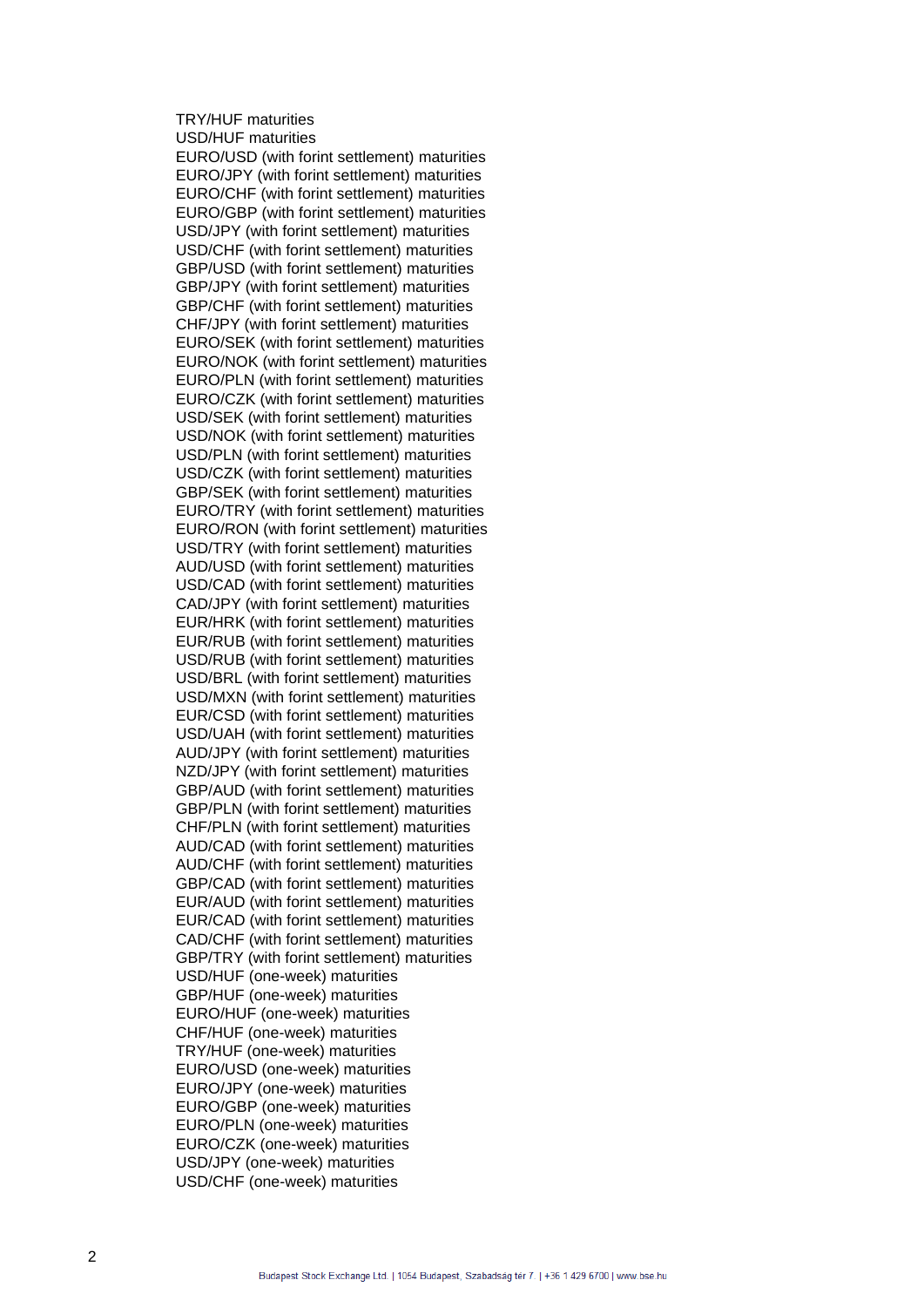GBP/USD (one-week) maturities GBP/JPY (one-week) maturities GBP/CHF (one-week) maturities AUD/USD (one-week) maturities USD/CAD (one-week) maturities USD/PLN (one-week) maturities GBP/AUD (one-week) maturities GBP/PLN (one-week) maturities CHF/PLN (one-week) maturities AUD/CAD (one-week) maturities AUD/CHF (one-week) maturities GBP/CAD (one-week) maturities EUR/CHF (one-week) maturities EUR/AUD (one-week) maturities EUR/CAD (one-week) maturities CAD/CHF (one-week) maturities AUD/JPY (one-week) maturities EURO/TRY (one-week) maturities GBP/TRY (one-week) maturities USD/TRY (one-week) maturities

### **I.1.4 Commodity-based futures products**

Euro wheat maturities Feed barley maturities High oil content sunflower seed maturities ISCC NUTS II sustainable feed corn maturities ISCC NUTS II sustainable feed wheat maturities ISCC NUTS II sustainable high oil content rapeseed maturities

# **I.2 Options products included in the List of Products on the BSE**

### **I.2.1 Index-based (European style) options product(s)**

BUX index option (PUT and CALL types, European style) maturities

### **I.2.2 Equity-based (American and European style) options products**

Magyar Telekom share option (PUT and CALL types, American style) maturities MOL share option (PUT and CALL types, American style) maturities MOL share option (PUT and CALL types, European style) maturities OTP share option (PUT and CALL types, American style) maturities OTP share option (PUT and CALL types, European style) maturities

### **I.2.3 Currency-based (European style) options products**

EURO/HUF option (PUT and CALL types) maturities USD/HUF option (PUT and CALL types) maturities CHF/HUF option (PUT and CALL types) maturities JPY/HUF option (PUT and CALL types) maturities TRY/HUF option (PUT and CALL types) maturities AUD/USD option (PUT and CALL types, with HUF settlement) maturities CAD/JPY option (PUT and CALL types, with HUF settlement) maturities EURO/CHF option (PUT and CALL types, with HUF settlement) maturities EURO/CZK option (PUT and CALL types, with HUF settlement) maturities EURO/JPY option (PUT and CALL types, with HUF settlement) maturities EURO/PLN option (PUT and CALL types, with HUF settlement) maturities EURO/RON option (PUT and CALL types, with HUF settlement) maturities EURO/TRY option (PUT and CALL types, with HUF settlement) maturities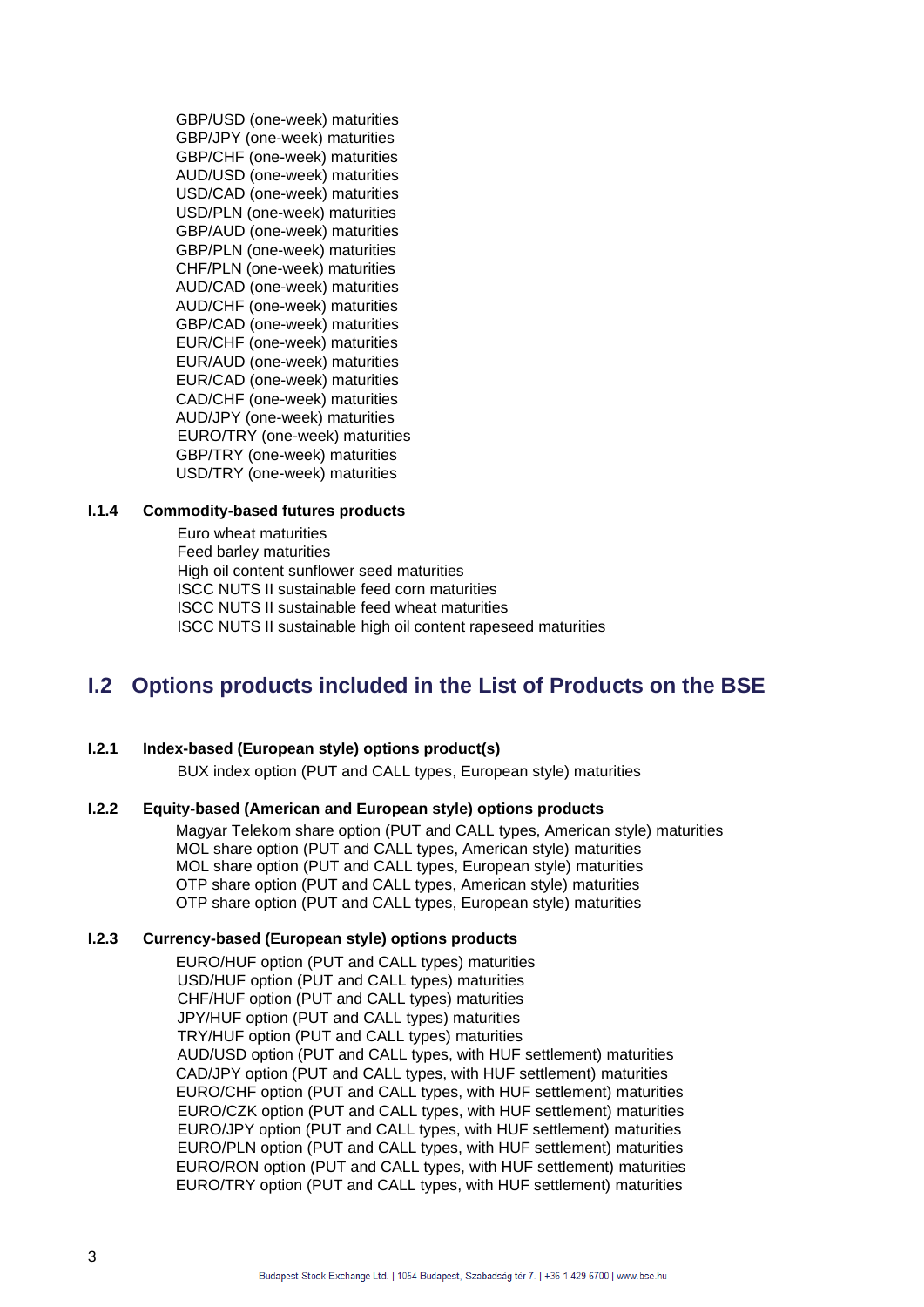EURO/USD option (PUT and CALL types, with HUF settlement) maturities GBP/CHF option (PUT and CALL types, with HUF settlement) maturities GBP/JPY option (PUT and CALL types, with HUF settlement) maturities GBP/USD option (PUT and CALL types, with HUF settlement) maturities USD/CAD option (PUT and CALL types, with HUF settlement) maturities USD/CHF option (PUT and CALL types, with HUF settlement) maturities USD/JPY option (PUT and CALL types, with HUF settlement) maturities USD/TRY option (PUT and CALL types, with HUF settlement) maturities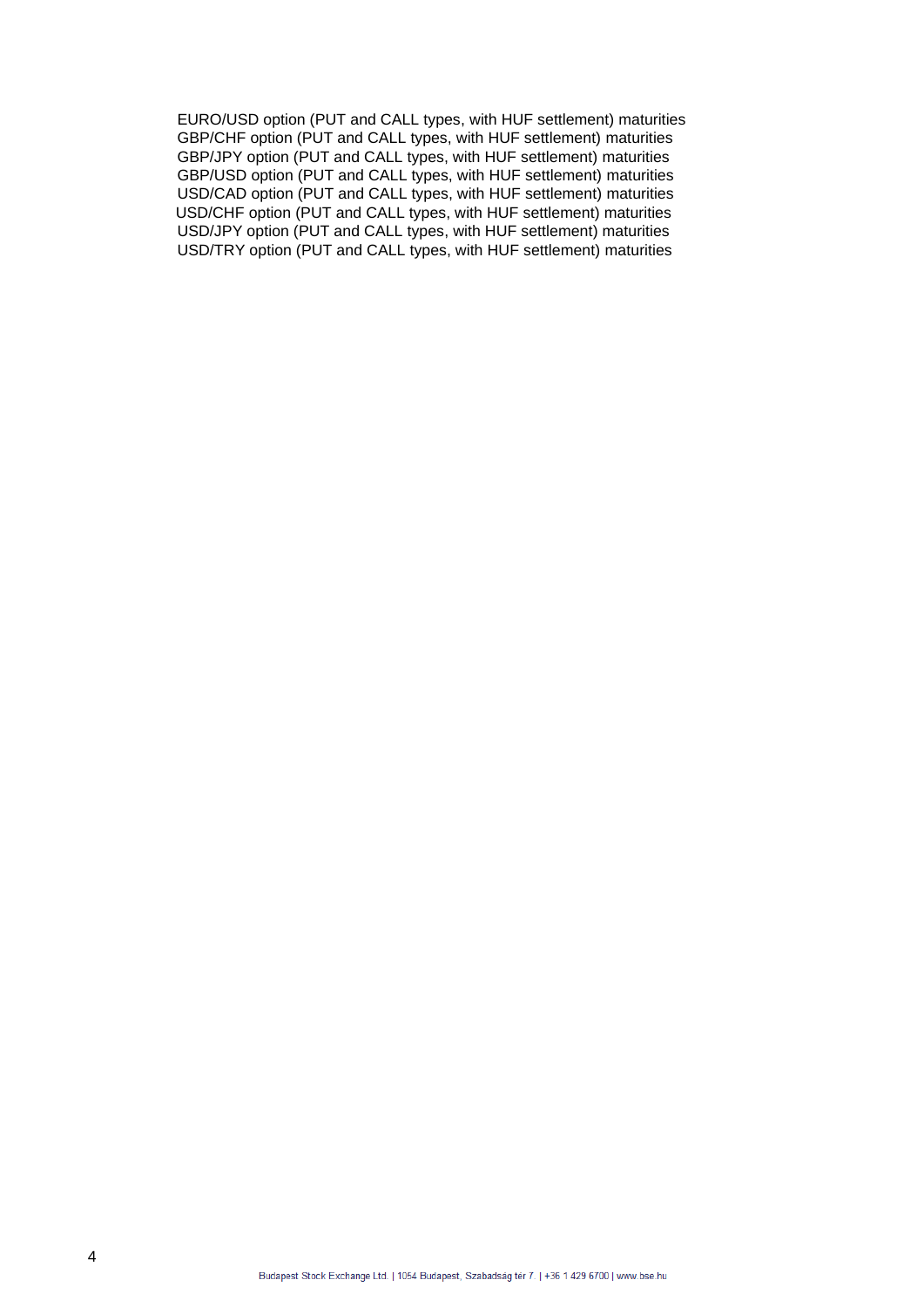# **II. Establishment of the End-of-day Settlement Prices**

## **II.1 Basic terms**

Theoretical Settlement Price: The price of options and futures contracts calculated using the theoretical model defined for each product, set forth in the Manual.

Acceptance Range (Theoretical Spread): A range set respective to the Theoretical Settlement Price aiding the determination of the End-of-day Settlement Price which is set by comparison of the Theoretical Settlement Price and the Market Settlement Price.

Market Settlement Price: The price of options and futures contracts calculated using the procedure defined for each product, set forth in the Manual.

End-of-day Settlement Price: Unless specified otherwise, the settlement price determined by comparison of the Theoretical Settlement Price and the Market Settlement Price.

# **II.2 Currency-based futures contracts**

### **II.2.1 The Theoretical Settlement Price**

**The formula for maturities below one year:**

 $f_t = s_t$  \*[(1+ r \* t/360)/(1+ r' \* t/360)]

**The formula for maturities over one year:**

 $f_t = s_t$ <sup>\*</sup>[(1+ r)/(1+ r')]<sup>t/360</sup>

### **The meaning of the different parameters in the formula:**

 $f_t$ = futures price of the maturity falling due in t days

 $s_t$ = spot exchange rate

r =domestic interest rate

- r' =foreign interest rate
- $t =$  days remaining to maturity

### **II.2.2 Details of the different parameters:**

### **Spot exchange rate:**

- In the case of the currency-based EUR/HUF forint contract, cross-currency contracts against the euro and USD/BRL the average of the bid – ask values of the Reuters quotes at 17:00;
- In the case of the currency-based forint contracts other than EUR/HUF, the price created by dividing the average of the bid – ask values of the Reuters quotes at 17:00 for EUR/HUF and the average of the bid – ask values of the Reuters quotes of the respective cross contract against the euro at 17:00;
- In the case of cross contracts that are not against the euro (except of USD/BRL), the spot market price is obtained by dividing the respective euro/currency rates, established in accordance with the above.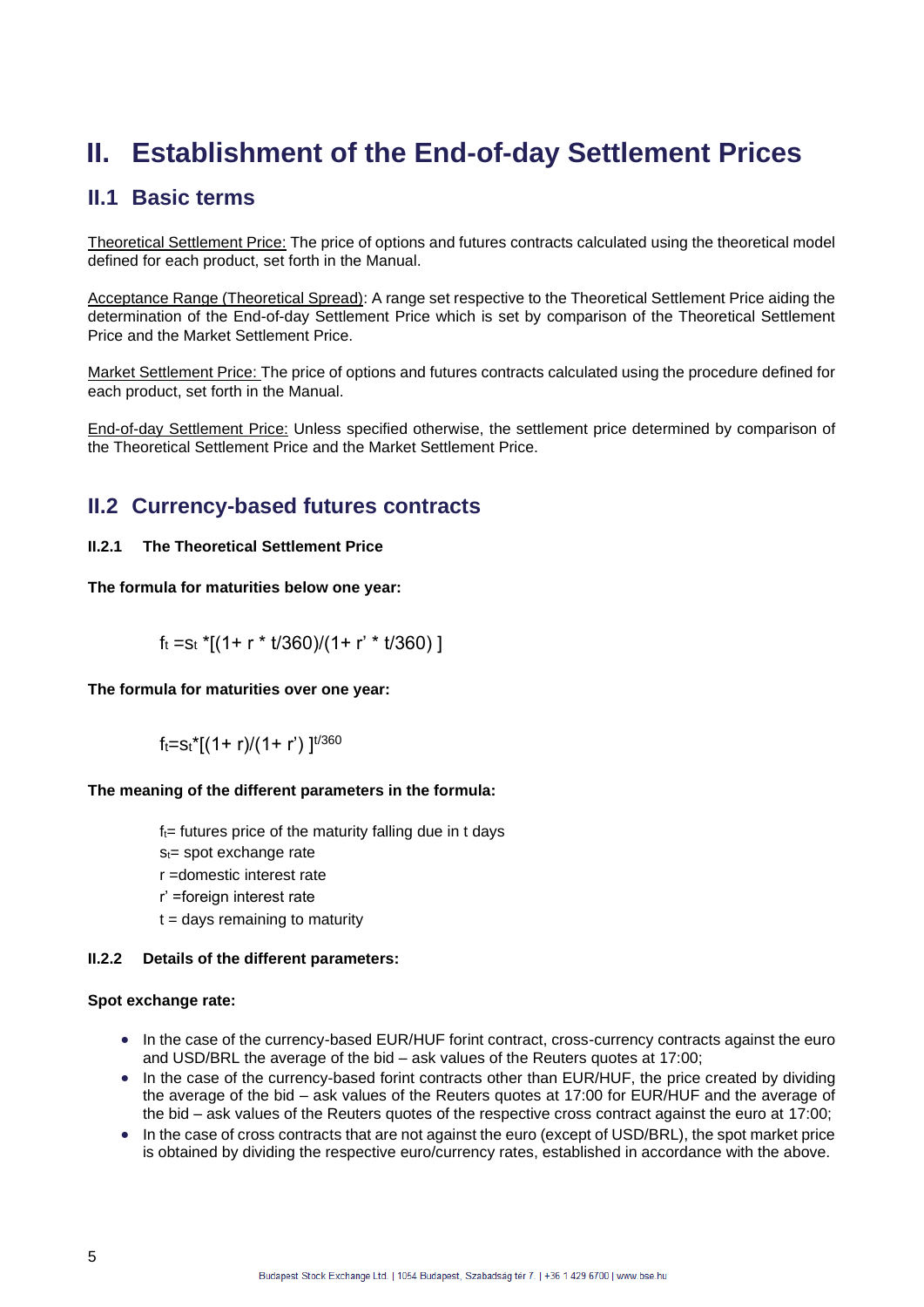### **Domestic and foreign interest rates**

The domestic interest rate always indicates the interest rate of the currency mentioned as second in the name of a given contract (representing the legal tender), while the foreign interest rate indicates the interest rate of the currency mentioned as first in the name of a given contract (representing the product) based on Reuters data as follows:

### HUF interest rate:

### **0- to 135-day term remaining to maturity:**

- the 3-month reference yield published by AKK, calculated on the basis of 360 days
- in the absence of the above, the average yield of the last 3-month discount treasury bill auction, calculated on the basis of 360 days

### **136- to 270-day term remaining to maturity:**

- the 6-month reference yield published by ÁKK, calculated on the basis of 360 days
- in the absence of the above, the average yield of the last 6-month discount treasury bill auction, calculated on the basis of 360 days

### **271+ day term remaining to maturity:**

- the 1-year reference yield published by AKK, calculated on the basis of 360 days
- in the absence of the above, the average yield of the last 12-month discount treasury bill auction, calculated on the basis of 360 days

### Interest rates of other currencies:

### **0- to 60-day term remaining to maturity:**

in the case of EUR, the average of the bid – ask values of the 1-month EURD at 17:00 in the case of USD, the average of the bid – ask values of the 1-month USDD at 17:00 in the case of GBP, the average of the bid – ask values of the 1-month GBPD at 17:00 in the case of CHF, the average of the bid – ask values of the 1-month CHFD at 17:00 in the case of JPY, the average of the bid – ask values of the 1-month JPYD at 17:00 in the case of SEK, the average of the bid – ask values of the 1-month SEKD at 17:00 in the case of NOK, the value of the of the previous day's 1-month NIBOR in the case of PLN, the average of the bid – ask values of the 1-month PLND at 17:00 in the case of CZK, the value of the previous day's 1-month PRIBOR in the case of RON, the value of the 1-month ROBOR at 17:00 in the case of TRY, the value of the 1-month TRYIBOR at 17:00 in the case of HRK, the average of the bid – ask values of the 1-month HRKD at 17:00 in the case of RUB, the value of the 1-month MOSPRIME for the given day at 17:00 in the case of BRL, the average of the bid – ask values of the 1-month BRLID at 17:00 in the case of MXN, the average of the bid – ask values of the 1-month MXNID at 17:00 in the case of RSD, the average of the bid – ask values of the 1-month RSDD at 17:00 in the case of UAH, the average of the bid – ask values of the 1-month UAHD at 17:00 in the case of NZD, the average of the bid – ask values of the 1-month NZDD at 17:00 in the case of AUD, the average of the bid – ask values of the 1-month AUDID at 17:00 in the case of CAD, the average of the bid – ask values of the 1-month CADID at 17:00

### **61- to 135-day term remaining to maturity:**

in the case of EUR, the average of the bid – ask values of the 3-month EURD at 17:00 in the case of USD, the average of the bid – ask values of the 3-month USDD at 17:00 in the case of GBP, the average of the bid – ask values of the 3-month GBPD at 17:00 in the case of CHF, the average of the bid – ask values of the 3-month CHFD at 17:00 in the case of JPY, the average of the bid – ask values of the 3-month JPYD at 17:00 in the case of SEK, the average of the bid – ask values of the 3-month SEKD at 17:00 in the case of NOK, the value of the of the previous day's 3-month NIBOR in the case of PLN, the average of the bid – ask values of the 3-month PLND at 17:00 in the case of CZK, the value of the previous day's 3-month PRIBOR in the case of RON, the value of the 3-month ROBOR at 17:00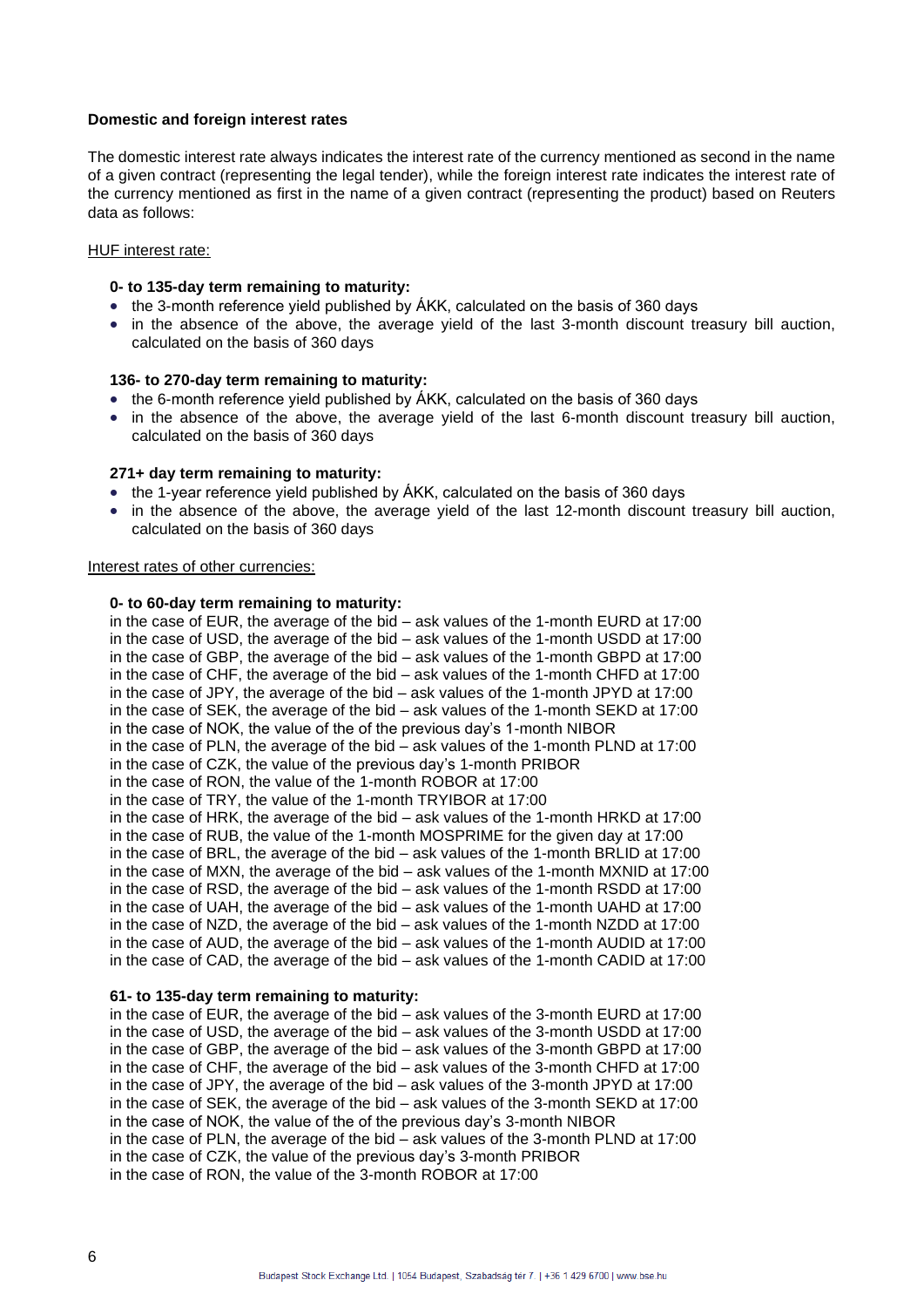in the case of TRY, the value of the 3-month TRYIBOR at 17:00 in the case of HRK, the average of the bid – ask values of the 3-month HRKD at 17:00 in the case of RUB, the value of the 3-month MOSPRIME for the given day at 17:00 in the case of BRL, the average of the bid – ask values of the 3-month BRLID at 17:00 in the case of MXN, the average of the bid – ask values of the 3-month MXNID at 17:00 in the case of RSD, the average of the bid – ask values of the 3-month RSDD at 17:00 in the case of UAH, the average of the bid – ask values of the 3-month UAHD at 17:00 in the case of NZD, the average of the bid – ask values of the 3-month NZDD at 17:00 in the case of AUD, the average of the bid – ask values of the 3-month AUDID at 17:00 in the case of CAD, the average of the bid – ask values of the 3-month CADID at 17:00

### **136- to 270-day term remaining to maturity:**

in the case of EUR, the average of the bid – ask values of the 6-month EURD at 17:00 in the case of USD, the average of the bid – ask values of the 6-month USDD at 17:00 in the case of GBP, the average of the bid – ask values of the 6-month GBPD at 17:00 in the case of CHF, the average of the bid – ask values of the 6-month CHFD at 17:00 in the case of JPY, the average of the bid – ask values of the 6-month JPYD at 17:00 in the case of SEK, the average of the bid – ask values of the 6-month SEKD at 17:00 in the case of NOK, the value of the of the previous day's 6-month NIBOR in the case of PLN, the average of the bid – ask values of the 6-month PLND at 17:00 in the case of CZK, the value of the previous day's 6-month PRIBOR in the case of RON, the value of the 6-month ROBOR at 17:00 in the case of TRY, the value of the 6-month TRYIBOR at 17:00 in the case of HRK, the average of the bid – ask values of the 6-month HRKD at 17:00 in the case of RUB, the value of the 6-month MOSPRIME for the given day at 17:00 in the case of BRL, the average of the bid – ask values of the 6-month BRLID at 17:00 in the case of MXN, the average of the bid – ask values of the 6-month MXNID at 17:00 in the case of RSD, the average of the bid – ask values of the 6-month RSDD at 17:00 in the case of UAH, the average of the bid – ask values of the 6-month UAHD at 17:00 in the case of NZD, the average of the bid – ask values of the 6-month NZDD at 17:00 in the case of AUD, the average of the bid – ask values of the 6-month AUDID at 17:00 in the case of CAD, the average of the bid – ask values of the 6-month CADID at 17:00

### **271+ day term remaining to maturity:**

in the case of EUR, the average of the bid – ask values of the 1-year EURD at 17:00 in the case of USD, the average of the bid – ask values of the 1-year USDD at 17:00 in the case of GBP, the average of the bid – ask values of the 1-year GBPD at 17:00 in the case of CHF, the average of the bid – ask values of the 1-year CHFD at 17:00 in the case of JPY, the average of the bid – ask values of the 1-year JPYD at 17:00 in the case of SEK, the average of the bid – ask values of the 1-year SEKD at 17:00 in the case of NOK, the value of the of the previous day's 6-month NIBOR in the case of PLN, the average of the bid – ask values of the 1-year PLND at 17:00 in the case of CZK, the value of the previous day's 1-year PRIBOR in the case of RON, the value of the 1-year ROBOR at 17:00 in the case of TRY, the value of the 1-year TRYIBOR at 17:00 in the case of HRK, the average of the bid – ask values of the 1-year HRKD at 17:00 in the case of RUB, the value of the 6-month MOSPRIME for the given day at 17:00 in the case of BRL, the average of the bid – ask values of the 1-year BRLID at 17:00 in the case of MXN, the average of the bid – ask values of the 1-year MXNID at 17:00 in the case of RSD, the average of the bid – ask values of the 1-year RSDD at 17:00 in the case of UAH, the average of the bid – ask values of the 1-year UAHD at 17:00 in the case of NZD, the average of the bid – ask values of the 1-year NZDD at 17:00 in the case of AUD, the average of the bid – ask values of the 1-year AUDID at 17:00 in the case of CAD, the average of the bid – ask values of the 1-year CADID at 17:00

### **II.2.3 The Theoretical Spread**

Theoretical Spread is not calculated for currency-based futures products.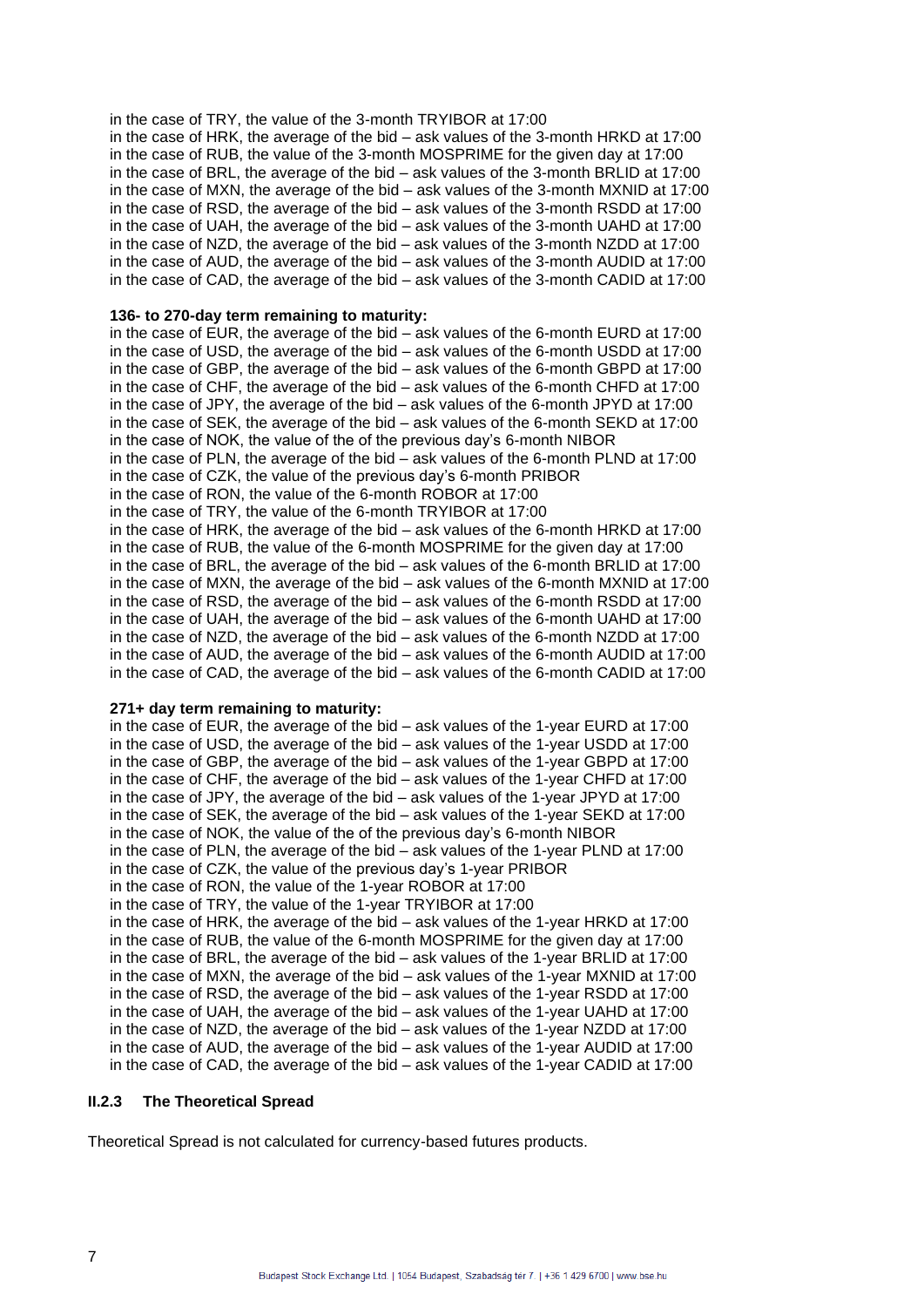### **II.2.4 The Market Settlement Price**

Market Settlement Price is not calculated for currency-based futures products.

### **II.2.5 The End-of-day Settlement Price**

End-of-day Settlement price of currency-based futures products is equal to the Theoretical Settlement Price determined according to section II.2.1.

## **II.3 Equity-based futures contracts where the underlying product is traded on BSE's regulated market**

#### **II.3.1 The Theoretical Settlement Price**

### **In a standard case:**

 $f_t = s^*(1 + t/360^*r)$ 

If information is available on the size of the dividend payments and the date of the payout, and the ex-dividend day falls on or before the last trading day of a given maturity, then in the case of the given maturity, the formula used for the establishment of the theoretical settlement prices shall be, in the period lasting from the day when the information became available, up to the ex-dividend day (excluding the ex-dividend day):

$$
f_t = (s-DIV/(1+r*t/360))^*(1 + t/360*r)
$$

### **The meaning of the different parameters in the formulae:**

 $f_{t=}$  futures price of the maturity falling due in t days

s= closing price of that individual equity on the cash market

r = HUF interest rate, according to the interest rate determination method applied for the establishment of the theoretical settlement prices for currencies

t = the number of days remaining until maturity in the case of maturity for which the theoretical price has been set

 $t<sub>2</sub>$  = days remaining until the starting date of the payment of the dividends

DIV = the size of the dividend announced on the general meeting of that individual equity. On days when DIV exceeds 10% of the cash market price of that equity, only 10% of the cash market price shall be taken into account.

### **II.3.2 The Theoretical Spread**

### **0- to 90-day term remaining to maturity:**

the range marked out by the Theoretical Settlement Price  $\pm$  4.0%

#### **91-day to 1-year term remaining to maturity:**

the range marked out by the Theoretical Settlement Price  $\pm$  5.0%

From the day when the information about convening the annual general meeting was published, but not more than 30 days prior to the general meeting until the day when details about the payment of dividends were published (whether any will dividends be paid and if yes, what the size and the starting date of the payments will be), the ranges shall be modified as follows:

### **0-90 day remaining to maturity:**

the range marked out by the Theoretical Settlement Price +4.0% and -14%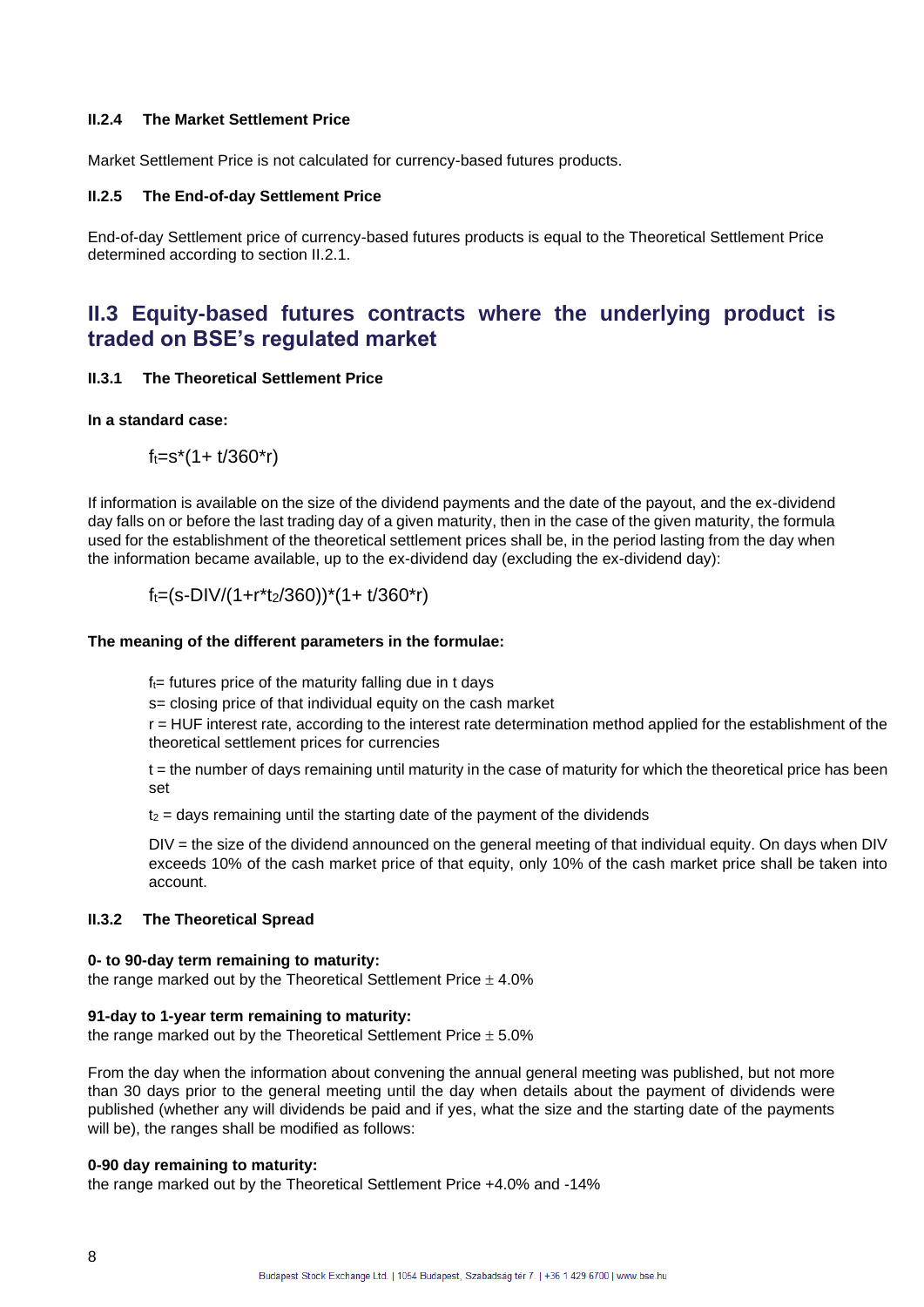### **91-day to 1-year term remaining to maturity:**

the range marked out by the Theoretical Settlement Price +5.0% and –15%

### **II.3.3 The Market Settlement Price**

The Market Settlement Price of the equity-based futures contracts is determined according to the following principles:

- a) If a transaction is concluded in the closing transaction sub-period, the Market Settlement Price shall be the price of that transaction.
- b) If no transaction is concluded in the closing transaction sub-period, and if an active order exists at the close of trading in the order book at a better price than the price of the last transaction concluded after the last settlement price was determined, the Market Settlement Price shall be the price of the highest price bid order or the lowest price ask order.
- c) If no active order exists at the close of trading in the order book at a better price than the price of the last transaction concluded after the last settlement price was determined, the Market Settlement Price shall be the price of the last transaction.
- d) If no transaction is concluded after the determination of the last settlement price, but the order book contains an active order at the close of trading at a better price than that of the last settlement price, the Market Settlement Price shall be the price of the highest price bid order or the lowest price ask order.
- e) If no transaction is concluded after the determination of the last settlement price and the order book contains no active order at the close of trading at a better price than that of the last settlement price, the Market Settlement Price shall be the last settlement price.

### **II.3.4 The End-of-day Settlement Price**

The End-of-day Settlement Price is determined by the comparison of the Theoretical Settlement Price, calculated according to principles set forth in section II.3.1, and the Market Settlement Price, calculated according to the guidelines set in section II.3.3:

- a) Provided the value of the Market Settlement Price falls within the Theoretical Spread defined in section II.3.2, then – notwithstanding any provision to the contrary in the Manual – the End-of-day Settlement Price shall be determined as the Market Settlement Price.
- b) Provided the value of the Market Settlement Price falls outside the Theoretical Spread defined in section II.3.2, then – notwithstanding any provision to the contrary in the Manual – the End-of-day Settlement Price shall be determined as the extreme of the Theoretical Spread closer to the Market Settlement Price.
- c) For maturities in which no trades have been concluded since the introduction date the End-of-day Settlement Price shall be determined as the Theoretical Settlement Price, calculated according to principles set forth in section II.3.1.

### **II.4 The BUX ETF futures contract**

### **II.4.1 The Theoretical Settlement Price**

 $f_t = s^*(1 + t/360^*r)$ 

### **The meaning of the different parameters in the formula:**

 $f_t$ = futures price of the maturity falling due in t days

s= closing price of the BUX ETF on the cash market

r = HUF interest rate, according to the interest rate determination method applied for the establishment of the Theoretical Settlement Prices for currencies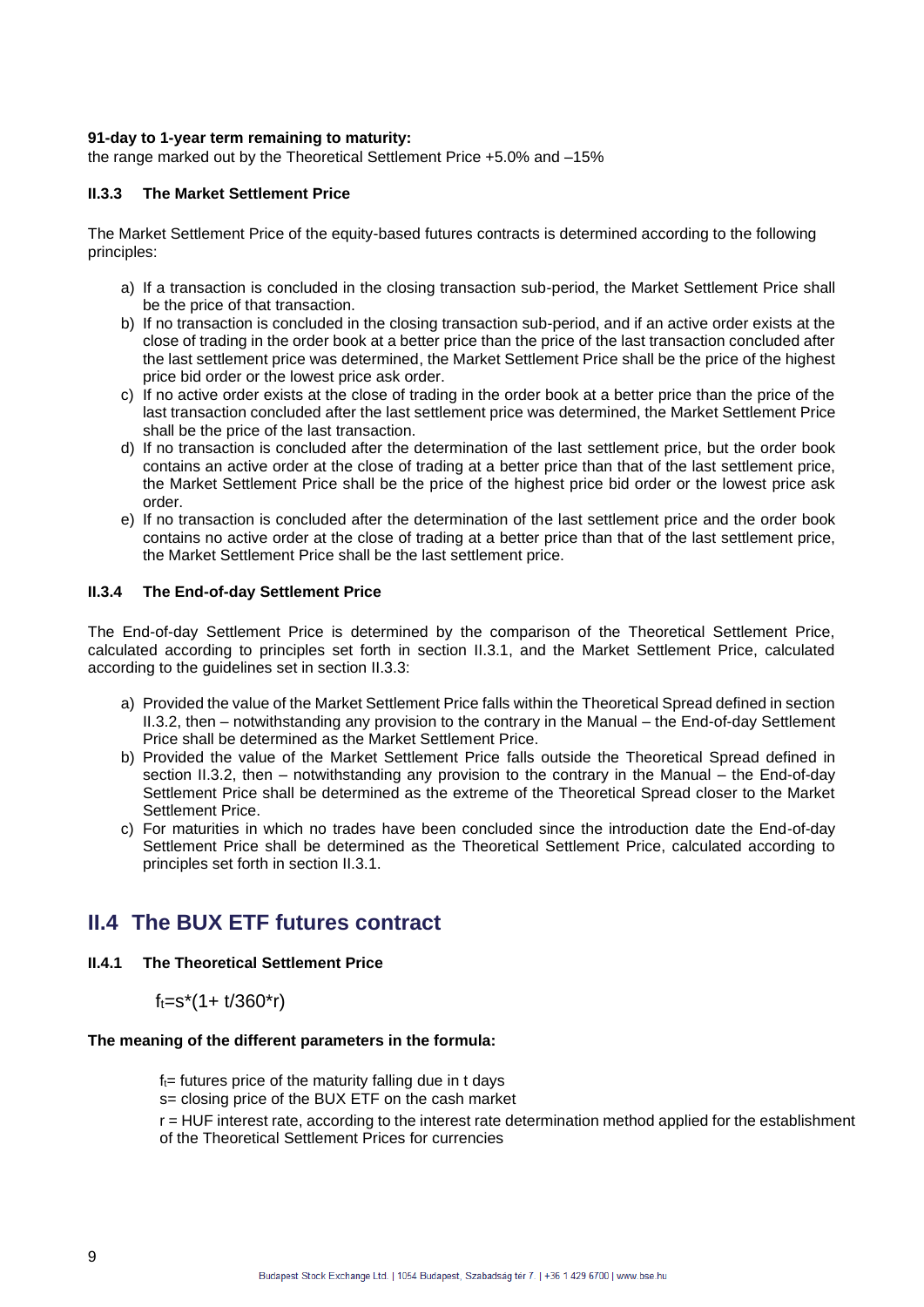$t =$  the number of days remaining until maturity in the case of maturity for which the Theoretical Settlement Price has been set

### **II.4.2 The Theoretical Spread**

### **0- to 90-day term remaining to maturity:**

the range marked out by the Theoretical Settlement Price  $\pm$  4.0%

### **91-day to 1-year term remaining to maturity:**

the range marked out by the Theoretical Settlement Price  $\pm$  5.0%

### **II.4.3 The Market Settlement Price**

The Market Settlement Price of the BUX ETF futures contracts is determined according to the following principles:

- a) If a transaction is concluded in the closing transaction sub-period, the Market Settlement Price shall be the price of that transaction.
- b) If no transaction is concluded in the closing transaction sub-period, and if an active order exists at the close of trading in the order book at a better price than the price of the last transaction concluded after the last settlement price was determined, the Market Settlement Price shall be the price of the highest price bid order or the lowest price ask order.
- c) If no active order exists at the close of trading in the order book at a better price than the price of the last transaction concluded after the last settlement price was determined, the Market Settlement Price shall be the price of the last transaction.
- d) If no transaction is concluded after the determination of the last settlement price, but the order book contains an active order at the close of trading at a better price than that of the last settlement price, the Market Settlement Price shall be the price of the highest price bid order or the lowest price ask order.
- e) If no transaction is concluded after the determination of the last settlement price and the order book contains no active order at the close of trading at a better price than that of the last settlement price, the Market Settlement Price shall be the last settlement price.

### **II.4.4 The End-of-day Settlement Price**

The End-of-day Settlement Price is determined by the comparison of the Theoretical Settlement Price, calculated according to principles set forth in section II.4.1, and the Market Settlement Price, calculated according to the guidelines set in section II.4.3:

- a) Provided the value of the Market Settlement Price falls within the Theoretical Spread defined in section II.4.2, then – notwithstanding any provision to the contrary in the Manual – the End-of-day Settlement Price shall be determined as the Market Settlement Price.
- b) Provided the value of the Market Settlement Price falls outside the Theoretical Spread defined in section II.4.2, then – notwithstanding any provision to the contrary in the Manual – the End-of-day Settlement Price shall be determined as the extreme of the Theoretical Spread closer to the Market Settlement Price.
- c) For maturities in which no trades have been concluded since the introduction date the End-of-day Settlement Price shall be determined as the Theoretical Settlement Price, calculated according to principles set forth in section II.4.1.

### **II.5 Index-based futures contracts**

### **II.5.1 The Theoretical Settlement Price**

We can state that there is a liquid maturity in an index based futures contract in the case of a maturity (maturities) for which there are more than 90 days remaining to the maturity and where on a given day there were at least 20 deals and transactions with at least 200 daily contracts for the given maturity. If trading in that maturity was suspended for that day until the end of trading, the maturity is considered illiquid. If there are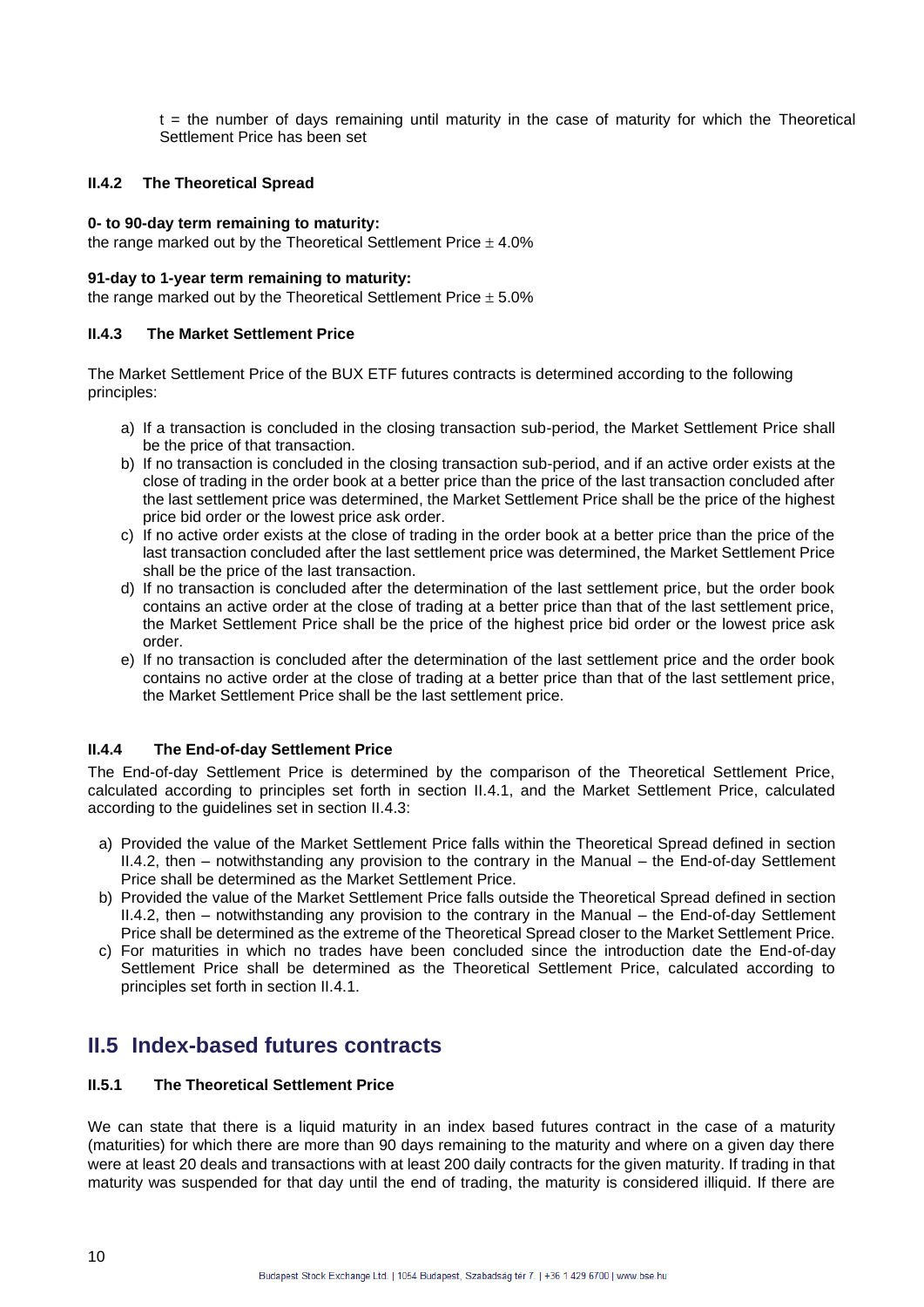several maturities meeting the above criteria, the maturity serving as the basis for the generation of the theoretical settlement price is the one with the higher number of days remaining to maturity.

### *II.5.1.1 The Theoretical Settlement Price if there is liquid maturity*

 $f_t = s^*(s_t/s)^{(t/l)}$ 

### **The meaning of the different parameters in the formula:**

 $f_t$ = futures price of the maturity falling due in t days

s= closing price of the index for that day

 $s<sub>l</sub>$  =the settlement price of the liquid maturity

 $I =$  in the case of a liquid maturity, the number of days remaining until maturity

t = the number of days remaining until maturity in the case of maturity for which the theoretical price has been set

### *II.5.1.2 The Theoretical Settlement Price if there is no liquid maturity*

if  $t < 365$ :

 $f_t = s^*(1 + t/360^*r)$ 

if t ≥ 365:

 $f_t = s^*(1 + r)^{t/360}$ 

### **The meaning of the different parameters in the formula:**

 $f_t$ = futures price of the maturity falling due in t days

s= closing price of the index for that day

r = HUF interest rate, according to the interest rate determination method applied for the establishment of the Theoretical Settlement Prices for currencies

t = the number of days remaining until maturity in the case of maturity for which the Theoretical Settlement Price has been set

### **II.5.2 The Theoretical Spread**

### **0- to 90-day term remaining to maturity:**

the range marked out by the Theoretical Settlement Price  $\pm 2.0\%$ 

### **91-day to 1-year term remaining to maturity:**

the range marked out by the Theoretical Settlement Price  $\pm$  3.0%

### **1 year+ term remaining to maturity:**

the range marked out by the Theoretical Settlement Price  $\pm$  3.5%

### **II.5.3 The Market Settlement Price**

The Market Settlement Price of the index-based futures contracts is determined according to the following principles:

a) If a transaction is concluded in the closing transaction sub-period, the Market Settlement Price shall be the price of that transaction.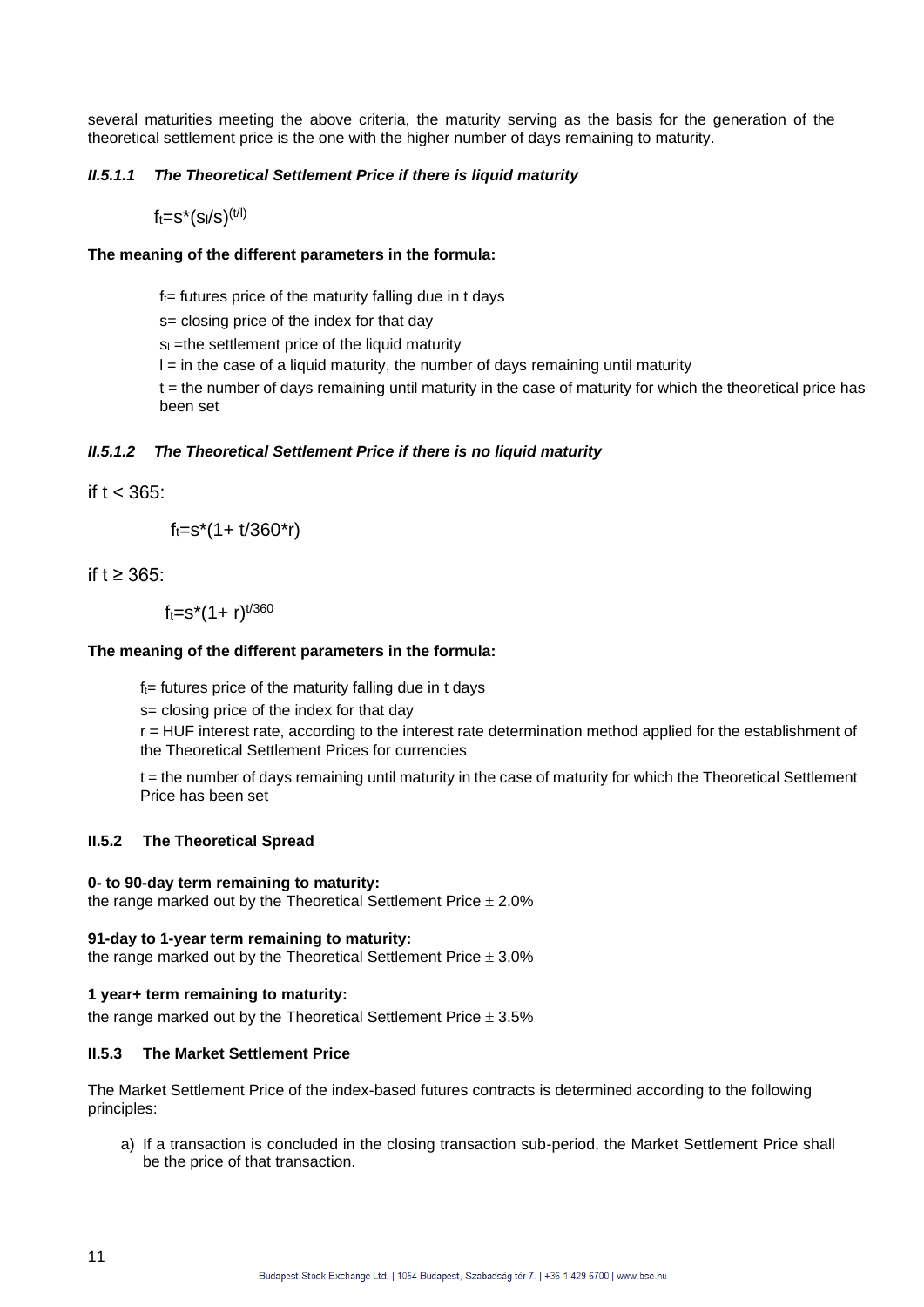- b) If no transaction is concluded in the closing transaction sub-period, and if an active order exists at the close of trading in the order book at a better price than the price of the last transaction concluded after the last settlement price was determined, the Market Settlement Price shall be the price of the highest price bid order or the lowest price ask order.
- c) If no active order exists at the close of trading in the order book at a better price than the price of the last transaction concluded after the last settlement price was determined, the Market Settlement Price shall be the price of the last transaction.
- d) If no transaction is concluded after the determination of the last settlement price, but the order book contains an active order at the close of trading at a better price than that of the last settlement price, the Market Settlement Price shall be the price of the highest price bid order or the lowest price ask order.
- e) If no transaction is concluded after the determination of the last settlement price and the order book contains no active order at the close of trading at a better price than that of the last settlement price, the Market Settlement Price shall be the last settlement price.

The price of transactions resulting from a SPREAD order matched with another SPREAD order shall be ignored for the purposes of determining the Market Settlement Price.

### **II.5.4 The End-of-day Settlement Price**

The End-of-day Settlement Price is determined by the comparison of the Theoretical Settlement Price, calculated according to principles set forth in section II.5.1, and the Market Settlement Price, calculated according to the guidelines set in section II.5.3:

- a) Provided the value of the Market Settlement Price falls within the Theoretical Spread defined in section II.5.2, then – notwithstanding any provision to the contrary in the Manual – the End-of-day Settlement Price shall be determined as the Market Settlement Price.
- b) Provided the value of the Market Settlement Price falls outside the Theoretical Spread defined in section II.5.2, and if the number of trades for the given instrument on the given day is at least 20 and the number of contracts concluded is at least 200, then the End-of-day Settlement Price shall be determined as the Market Settlement Price.
- c) Provided the value of the Market Settlement Price falls outside the Theoretical spread defined in section II.5.2, if the number of trades for the given instrument on the given day is less than 20 or the number of contracts concluded is less than 200, then the End-of-day Settlement Price shall be determined as the extreme of the Theoretical Spread closer to the Market Settlement Price.
- d) For maturities in which no trades have been concluded since the introduction date the End-of-day Settlement Price shall be determined as the Theoretical Settlement Price, calculated according to principles set forth in section II.5.1.

## **II.6 Commodity-based futures contracts**

### **II.6.1 The Theoretical Settlement Price**

In case of commodity-based futures contracts no Theoretical Settlement Price is established.

### **II.6.2 The Theoretical Spread**

In case of commodity-based futures contracts no Theoretical Spread is established.

### **II.6.3 The Market Settlement Price**

The Market Settlement Price of the commodity-based futures contracts is determined according to the following principles:

- a) If, at the end of the closing period, the order book contains an active order with a better price than the weighted average price of the transactions concluded in the closing period, then the Market Settlement Price is the price of the highest price bid order or the lowest price ask order.
- b) If, at the end of the closing period, the order book contains no active order with a better price than the weighted average price of the transactions concluded in the closing sub-period, then the Market Settlement Price is the weighted average price of the transactions.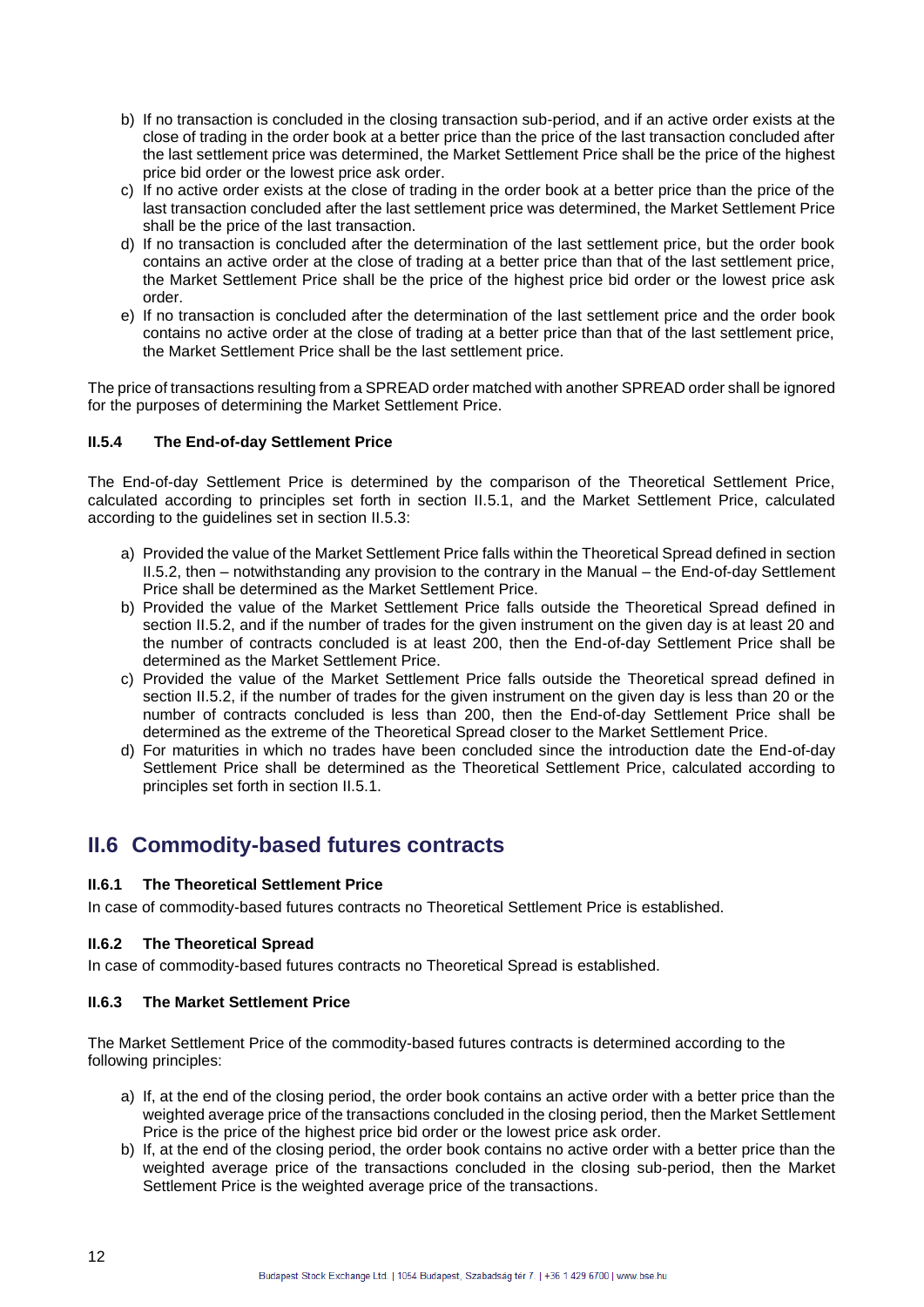- c) If no trade was concluded in the closing period, and if an active order exists at the end of the closing sub-period in the order book at a better price than the price of the last transaction concluded after the last settlement price was determined, the Market Settlement Price shall be the price of the highest price bid order or the lowest price ask order.
- d) If no active order exists at the end of the closing period in the order book at a better price than the price of the last transaction concluded after the last settlement price was determined, the Market Settlement Price shall be the price of the last transaction;
- e) If no transaction is concluded after the determination of the most recent settlement price, but the order book contains an active order at the end of the closing sub-period at a better price than that of the last settlement price, the Market Settlement Price shall be the price of the highest price bid order or the lowest price ask order.
- f) If no transaction is concluded after the determination of the most recent settlement price and the order book contains no active order at the end of the closing sub-period at a better price than that of the last settlement price, the Market Settlement Price shall be the last settlement price.

### **II.6.4 The End-of-day Settlement Price**

In the case of commodity-based futures contracts the End-of-day Settlement Price is identical to the Market Settlement Price established in Section II.6.3. In the case of those maturities where since their listing on the market there was no transaction yet, no End-of-day Settlement Price is calculated.

# **II.7 The Index-based options contract(s)**

### **II.7.1 The function used for the establishment of the Theoretical Settlement Price**

Public Function Bs(P, x, s, t, r, cal) As Single – as set in the appendix of the Manual

### **Explanation of the input parameters**

 $P =$  closing price of the BUX index for that day  $x =$  exercise price of the options contract s = root((59\*S ln(x<sub>t+1</sub>/x<sub>t</sub>)<sup>2</sup> - (Sln(x<sub>t+1</sub>/x<sub>t</sub>))<sup>2</sup>)/((58)\*59)) \* (250)<sup>0.5</sup> , where:  $x_t$ ,  $x_{t+1}$ , the closing values for days ( $t \rightarrow 1...60$ )

 $t =$  days remaining to maturity divided by 365

 $r =$  the 1-year reference yield published by  $\overrightarrow{A}KK$ , calculated on the basis of 360 days, in the case of the absence of such yield, the average yield of the last auction in 12-month discount treasury bills, calculated on a basis of 360 days

cal = if the option is a call option, the parameter is true; if it is a put option, it is false

### **II.7.2 The Theoretical Spread**

The Theoretical Spread is determined by

- 1. the range marked out by a  $\pm$  15% change in volatility,
- 2. and the range marked out by the cash market price ± 2%, relative to the Theoretical Settlement Price

as minimum and maximum values.

### **II.7.3 The Market Settlement Price**

The Market Settlement Price of the index-based options contract is determined according to the following principles: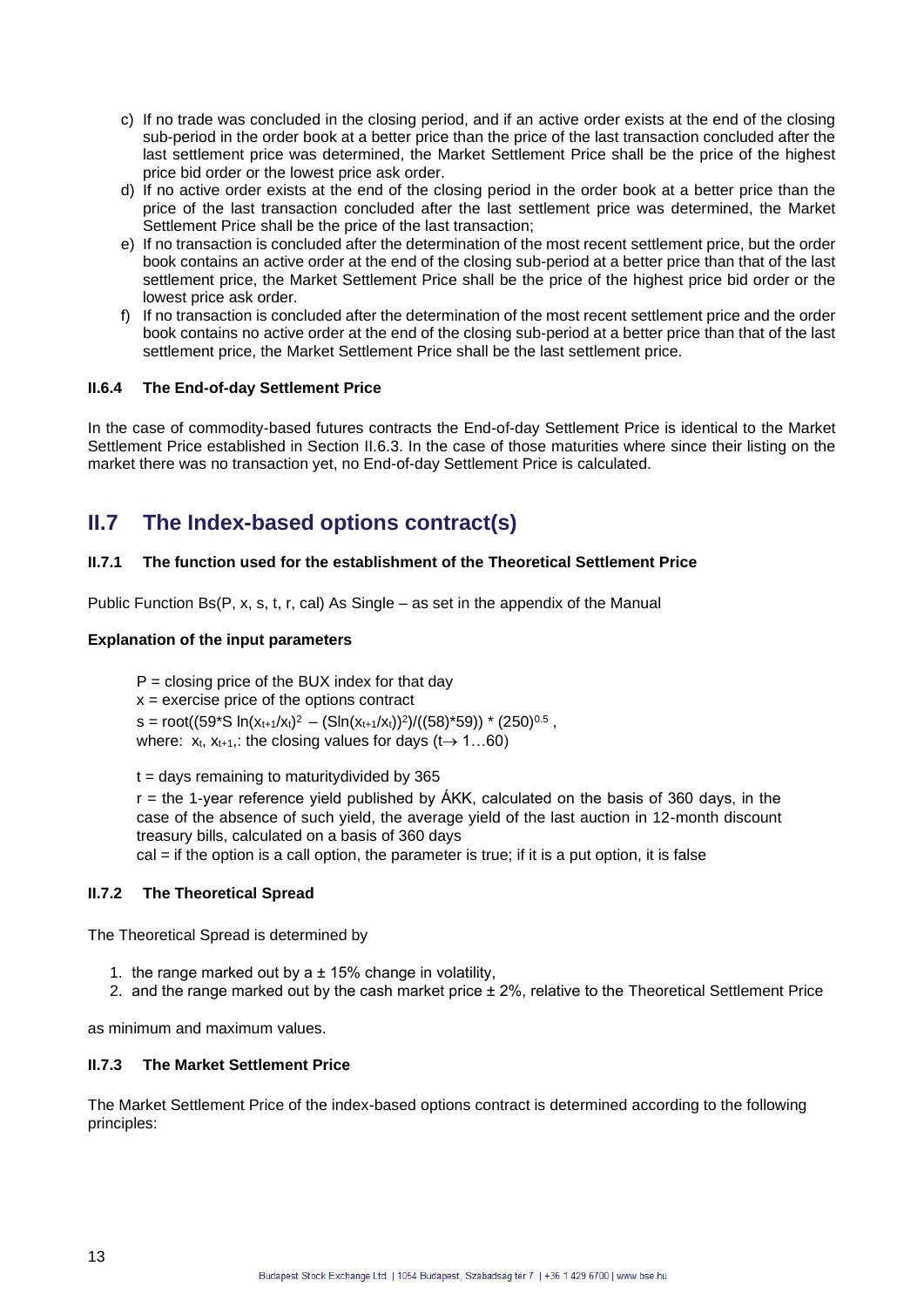- a) If an active order exists at the close of trade in the order book at a better price than that of the last transaction concluded after the last settlement price was determined, the Market Settlement Price shall be the price of the highest price bid order or the lowest price ask order.
- b) If no active order exists at the close of trade in the order book at a better price than the price of the last transaction concluded after the last settlement price was determined, the Market Settlement Price shall be the price of the last transaction.
- c) If no transaction is concluded after the determination of the last settlement price, but the order book contains an active order at the close of trade at a better price than that of the last settlement price, the Market Settlement Price shall be the price of the highest price bid order or the lowest price ask order.
- d) If no transaction is concluded after the determination of the last settlement price and the order book contains no active order at the close of trade at a better price than that of the last settlement price, the Market Settlement Price shall be the last settlement price.

### **II.7.4 The End-of-day Settlement Price**

The End-of-day Settlement Price is determined by the comparison of the Theoretical Settlement Price, calculated according to principles set forth in section II.8.1, and the Market Settlement Price, calculated according to the guidelines set in section II.8.3:

- a) Provided the value of the Market Settlement Price falls within the Theoretical Spread defined in section II.8.2, then – notwithstanding any provision to the contrary in the Manual – the End-of-day Settlement Price shall be determined as the Market Settlement Price.
- b) Provided the value of the Market Settlement Price falls outside the Theoretical Spread defined in section II.8.2, and if the number of trades for the given instrument on the given day is at least 20 and the number of contracts concluded is at least 200, then the End-of-day Settlement Price shall be determined as the Market Settlement Price.
- c) Provided the value of the Market Settlement Price falls outside the Theoretical spread defined in section II.8.2, if the number of trades for the given instrument on the given day is less than 20 or the number of contracts concluded is less than 200, then the End-of-day Settlement Price shall be determined as the extreme of the Theoretical Spread closer to the Market Settlement Price.
- d) For maturities in which no trades have been concluded since the introduction date the End-of-day Settlement Price shall be determined as the Theoretical Settlement Price, calculated according to principles set forth in section II.8.1.

# **II.8 Equity-based options contracts**

### **II.8.1 The function used for the establishment of the Theoretical Settlement Prices**

Public Function EqBinom(P, x, s, t, r, cal, N, am, tdex, td, div) As Single – as set in the appendix of the Manual

### **The meaning of the different parameters in the formulae:**

 $P =$  closing price of the equity for that day

 $x =$  exercise price of the options contract

s = root((59\*S ln(x<sub>t+1</sub>/x<sub>t)</sub><sup>2</sup> – (Sln(x<sub>t+1</sub>/x<sub>t)</sub>)<sup>2</sup>)/((58)\*59)) \* (250)<sup>0.5</sup> , where:  $x_t$ ,  $x_{t+1}$ , the closing prices for days (t $\rightarrow$  1...60)

t = the number of days remaining to the day which is 3 settlement days prior to the day of maturity divided by 365

 $r =$  the 1-year reference yield published by  $\acute{A}KK$ , calculated on the basis of 360 days, in the case of the absence of such yield, the average yield of the last auction in 12-month discount treasury bills, calculated on a basis of 360 days

cal = if the option is a call option, the parameter is true; if it is a put option, it is false  $N =$  number of the subtrees of the binomial tree (100)

am = if the option is an American one, the parameter is true; if it is a European one, it is false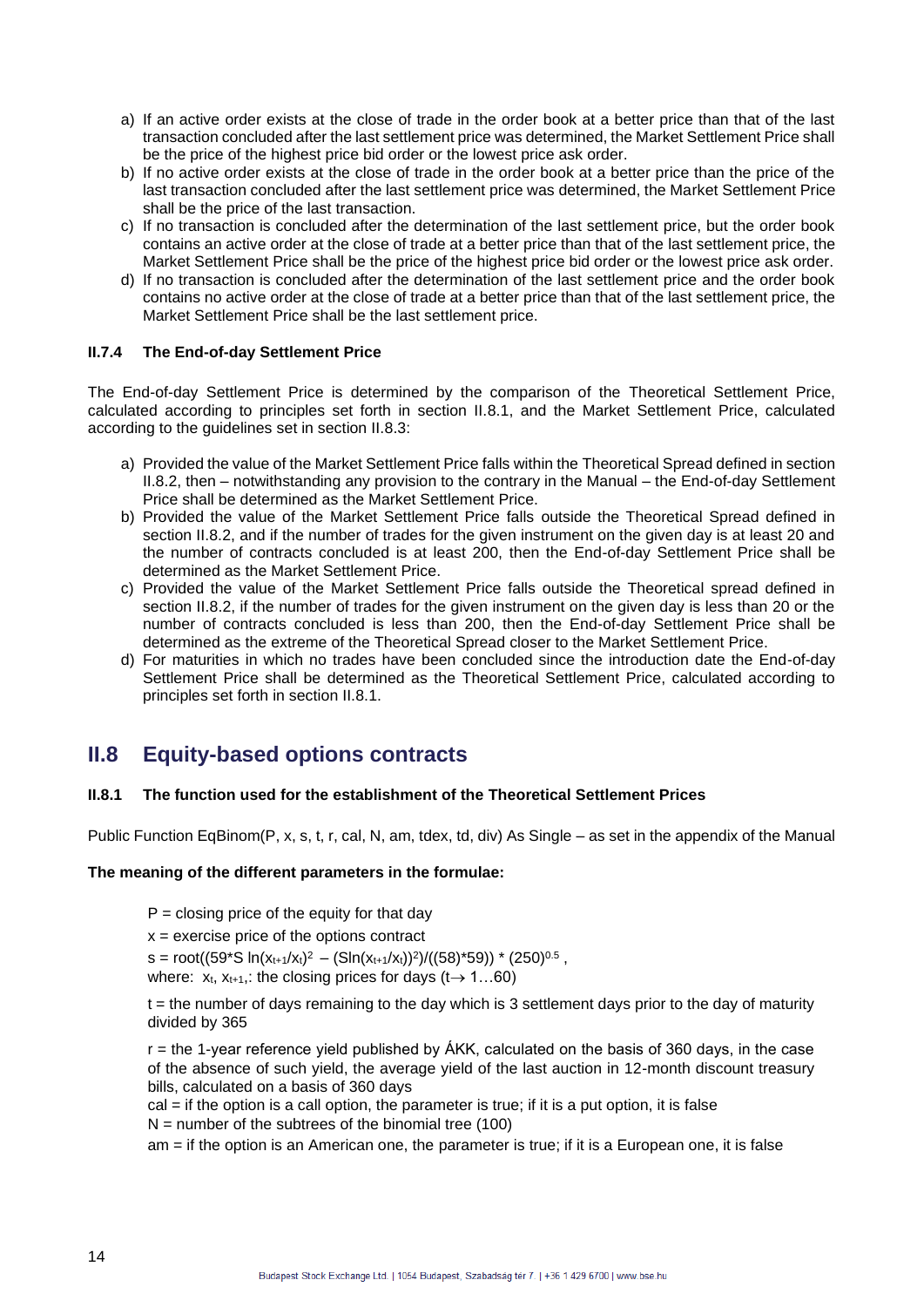tdex = in the case of payments of dividends, the number of days remaining until the Ex-Dividend day corresponding to the payment of dividends divided by 365

 $td =$  in the case of payments of dividends, the number of days remaining until the starting day of the payment of dividends divided by 365

div = the size of the planned dividend of the equity, if the start of the payment of dividends is earlier than 3 settlement days prior to the maturity date. On the basis of data published by the company on the size and date of the payment of dividends and, as long as no such announcement has been made, in accordance with data established on the basis of the annual dividend policies of the companies and the dividend payouts of the previous years, in consultation with the Settlement Price Committee.

### **II.8.2 The Theoretical Spread**

The Theoretical Spread is determined by

- 1. the range marked out by a  $\pm$  15% change in volatility,
- 2. and the range marked out by the cash market price ± 2%, relative to the Theoretical Settlement Price

as minimum and maximum values.

### **II.8.3 The Market Settlement Price**

The Market Settlement Price of the equity-based options contract is determined according to the following principles:

- a) If an active order exists at the close of trade in the order book at a better price than that of the last transaction concluded after the last settlement price was determined, the Market Settlement Price shall be the price of the highest price bid order or the lowest price ask order.
- b) If no active order exists at the close of trade in the order book at a better price than the price of the last transaction concluded after the last settlement price was determined, the Market Settlement Price shall be the price of the last transaction.
- c) If no transaction is concluded after the determination of the last settlement price, but the order book contains an active order at the close of trade at a better price than that of the last settlement price, the Market Settlement Price shall be the price of the highest price bid order or the lowest price ask order.
- d) If no transaction is concluded after the determination of the last settlement price and the order book contains no active order at the close of trade at a better price than that of the last settlement price, the Market Settlement Price shall be the last settlement price.

### **II.8.4 The End-of-day Settlement Price**

The End-of-day Settlement Price is determined by the comparison of the Theoretical Settlement Price, calculated according to principles set forth in section II.9.1, and the Market Settlement Price, calculated according to the guidelines set in section II.9.3:

- a) Provided the value of the Market Settlement Price falls within the Theoretical Spread defined in section II.9.2, then – notwithstanding any provision to the contrary in the Manual – the End-of-day Settlement Price shall be determined as the Market Settlement Price.
- b) Provided the value of the Market Settlement Price falls outside the Theoretical Spread defined in section II.9.2, then – notwithstanding any provision to the contrary in the Manual – the End-of-day Settlement Price shall be determined as the extreme of the Theoretical Spread closer to the Market Settlement Price.
- c) For maturities in which no trades have been concluded since the introduction date the End-of-day Settlement Price shall be determined as the Theoretical Settlement Price, calculated according to principles set forth in section II.9.1.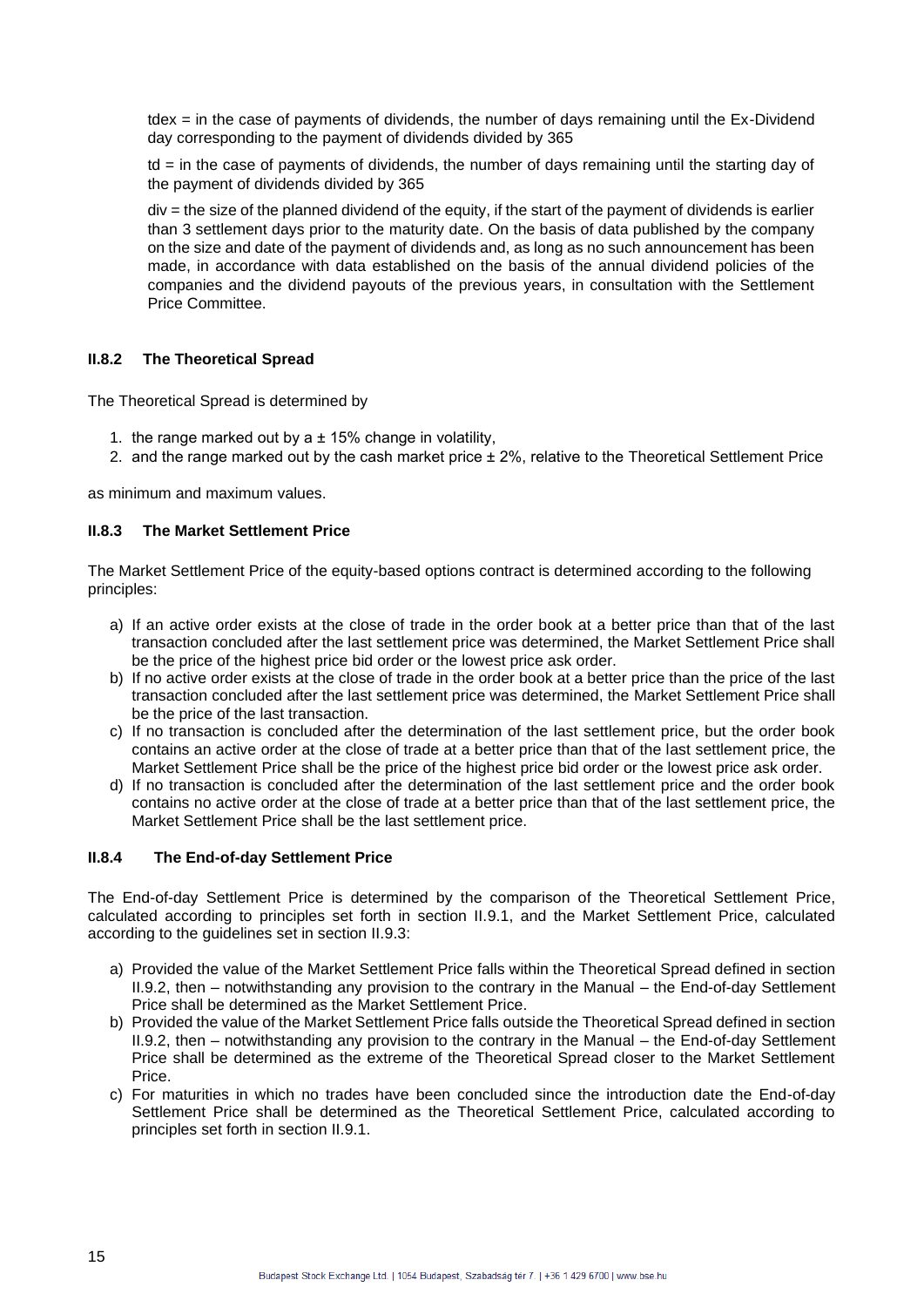# **II.9 Currency-based options contracts**

### **II.9.1 The function used for the establishment of the Theoretical Settlement Price**

Public Function Bs(P, x, s, t, r, q, cal) As Single – as set in the appendix of the Manual

### **Explanation of the input parameters**

 $P =$  the spot exchange rate established according to Section II.2.2.

 $x =$  exercise price of the options contract

s = root((59\*S  $ln(x_{t+1}/x_t)^2 - (Sin(x_{t+1}/x_t))^2)/( (58)^*59)$ ) \* (250)<sup>0.5</sup> , where:  $x_t$ ,  $x_{t+1}$ , the closing values for days ( $t \rightarrow 1...60$ )

 $t =$  days remaining to maturity divided by 365

 $r =$  the value of the reference interest rate corresponding to the 1-year maturity established in Section II.2.2. for the currency mentioned as second in the name of the given contract, at 16:30.

 $q =$  the value of the reference interest rate corresponding to the 1-year maturity established in Section II.2.2 for the currency mentioned as first in the name of the given contract, at 16:30.

cal = if the option is a call option, the parameter is true; if it is a put option, it is false

### **II.9.2 The Theoretical Spread**

Theoretical Spread is not calculated for currency-based futures products.

### **II.9.3 The Market Settlement Price**

Market Settlement Price is not calculated for currency-based futures products.

### **II.9.4 The End-of-day Settlement Price**

End-of-day Settlement price of currency-based futures products is equal to the Theoretical Settlement Price determined according to section II.10.1.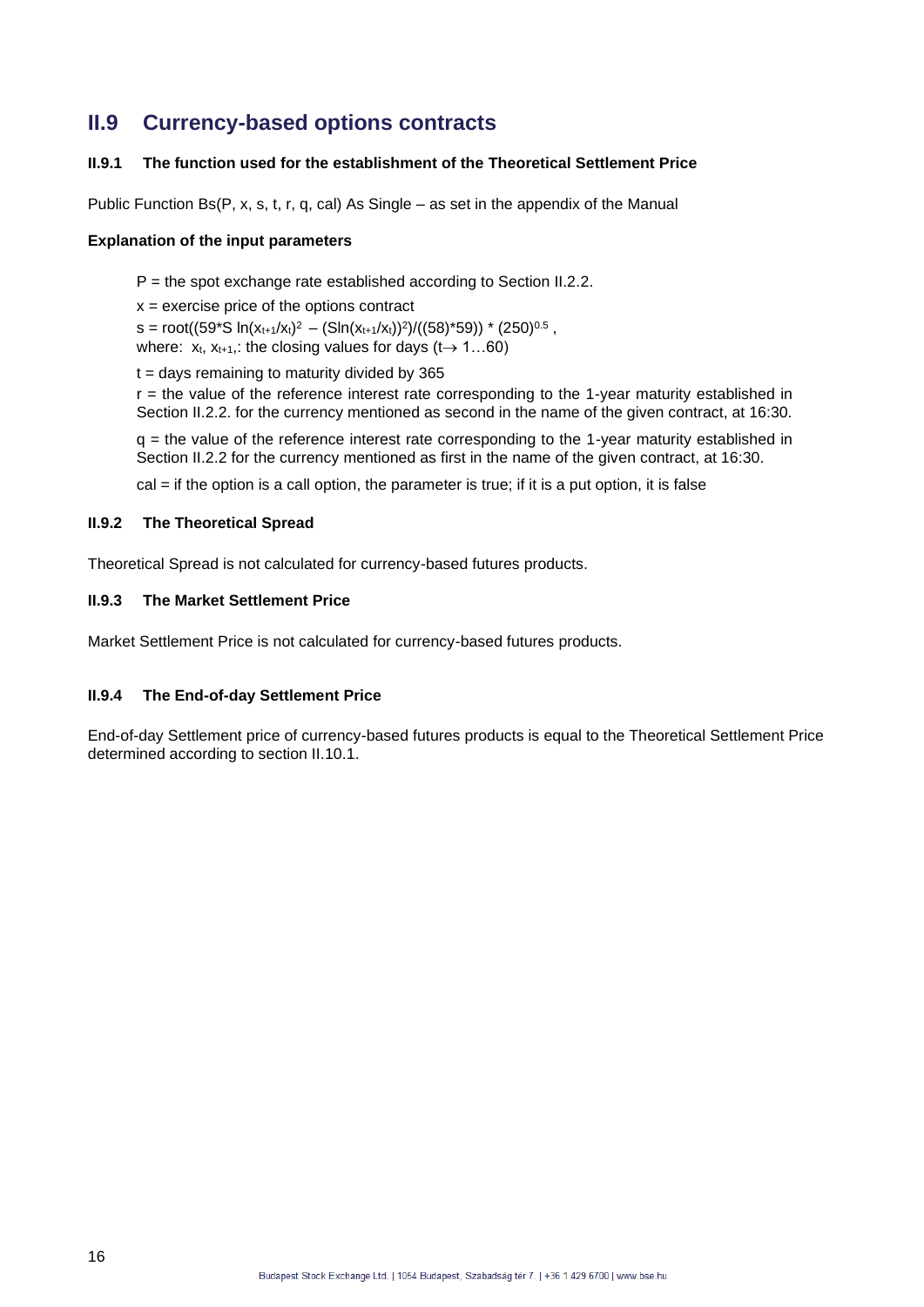# **III. Intraday clearing settlement price in the absence of real-time position valuation**

## **III.1 Derivatives Section**

If in a segment an intraday clearing takes place, the generation of the settlement price occurs as follows:

- 1. In the case of a maturity where the clearing was initiated, the price of the transaction initiating that clearing.
- 2. In the case of the other maturities in that segment, if there have been no transactions for that maturity in the 5 minutes preceding the initiation of the clearing, then
	- a) If compared to the price of the last transaction concluded after the determination of the last settlement price but before the halt of trade due to intraday clearing, an active order with a better price exists in the order book at the halt of trade, the intraday clearing settlement price shall be the price of the highest price bid order or the lowest price ask order.
	- b) If compared to the price of the last transaction concluded after the determination of the last settlement price but before the halt of trade due to intraday clearing, no active order with a better price exists in the order book at the halt of trade, the intraday clearing settlement price shall be the price of the last transaction.
- 3. In the case of the other in that segment, if for that particular maturity there have been no transactions concluded in the 5 minutes preceding the initiation of the clearing, then
	- if there is a market maker in that maturity, then the arithmetical average of the last buy and sell orders are held by the market maker prior to the clearing due to the latter's market making obligation. If for the given maturity there are several market makers who quote their prices, then it is the arithmetical average of the arithmetical averages calculated from the last buy and sell orders of the different market makers prior to the clearing. If a market maker has an only one-sided order obligation due to an order given in the proximity of the price determined by the daily maximum price changes, then the basis for the averaging is the limit price of the daily maximum price changes, in addition to such order.
	- If there is no market maker in the given maturity, the settlement price is generated in way that the price difference between the clearing settlement price of that maturity to the latest previous settlement price shall be identical to the difference between the last transaction price of the most liquid maturity in that contract (which is the one having produced, prior to the ordering of the intraday clearing, the largest number of deals on the given day) and its previous settlement price.
	- If, on the given day, there have been no deals made in any of the of a contract prior to the ordering of the intraday clearing, but there is a market maker in at least one of the of the given contract, then, in the case of the without a market maker, the settlement price is generated in a way that the difference between the clearing settlement price of that maturity and the last previous settlement price shall be identical to the price difference between the settlement price computed, as outlined above, on the basis of the last orders of the market makers in the closest with a market maker, and the last settlement price previous to that.
	- In the case that there have been no deals in any of the of that contract on the given day and there are no market makers in any of the , then
		- a) If no transaction is concluded after the determination of the most recent settlement price but before the halt of trade due to intraday clearing, and the order book contains a better-priced active order at the time trade is halted, the intraday clearing settlement price shall be the price of the highest price bid order or the lowest price ask order.
		- b) If no transaction is concluded after the determination of the most recent settlement price but before the halt of trade due to intraday clearing, and the order book does not contain a better-priced active order at the time trade is halted, the intraday clearing settlement price shall be the previous settlement price.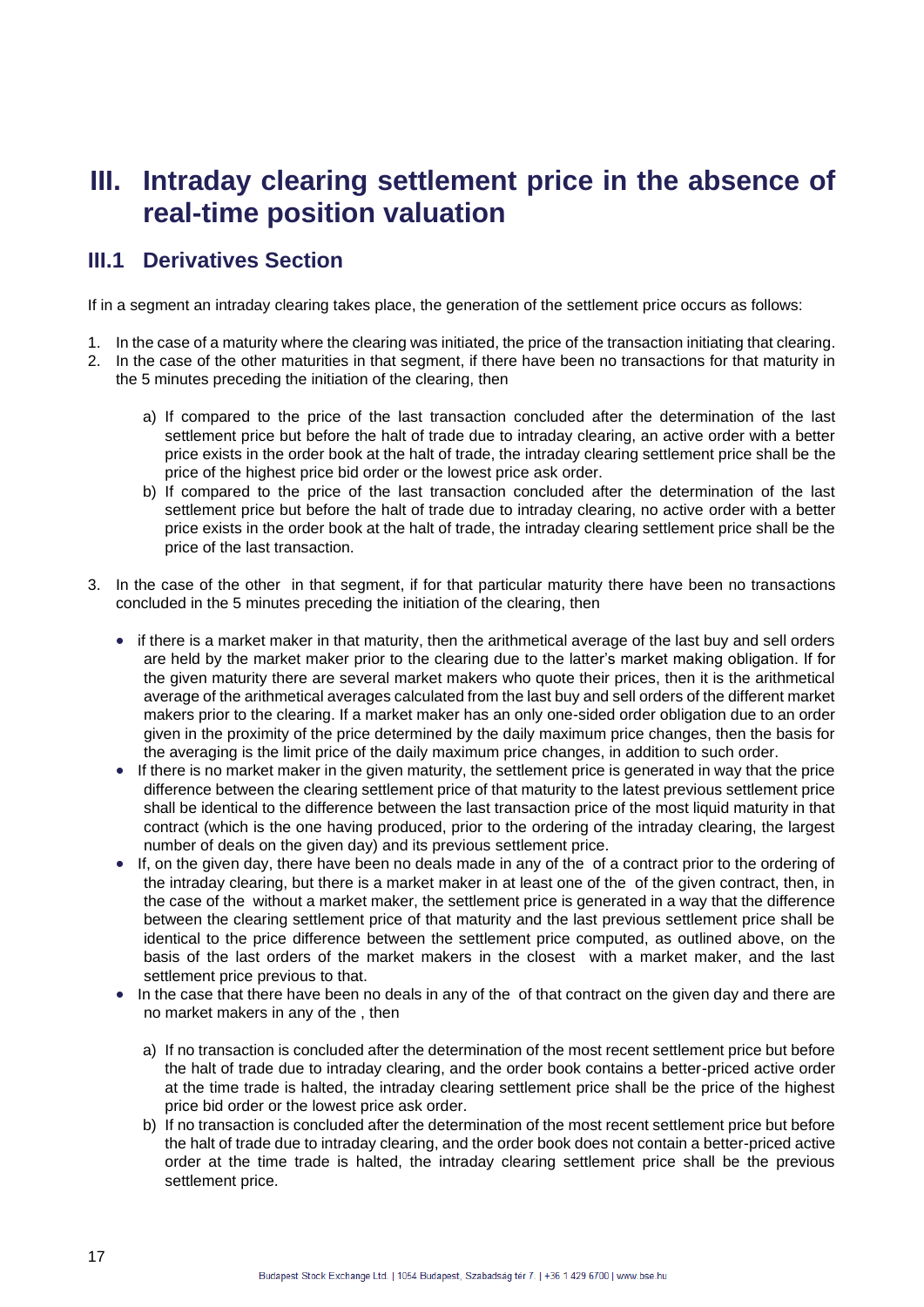• If the clearing settlement price computed on the basis of the above method falls outside the maximum daily price changes, then the respective edge of the maximum daily price change shall be considered the clearing settlement price.

The price of transactions resulting from a SPREAD order matched with another SPREAD order shall be ignored for the purposes of determining the intraday clearing settlement price.

## **III.2 Commodities Section**

- 1. The Exchange determines the Settlement Price of Intraday Clearing for each futures Instrument of Grain Products as laid out below:
	- a) If, at the end of the closing period for clearing, the order book contains an active order with a better price than the weighted average price of the transaction(s) concluded in the closing period, then the intraday clearing settlement price is the price of the highest price bid order or the lowest price ask order.
	- b) If, at the end of the closing period for clearing, the order book contains no active order with a better price than the weighted average price of the transaction(s) concluded in the closing period, then the intraday clearing settlement price is the weighted average price of the transaction(s).
	- c) If no trade is concluded in the closing transaction sub-period, and if an active order exists in the order book at the close of trading at a better price than the price of the last transaction concluded after the last settlement price was determined, the intraday clearing settlement price shall be the price of the highest price bid order or the lowest price ask order.
	- d) If no active order exists in the order book at the end of the closing period for clearing at a better price than the price of the last transaction concluded after the last settlement price was determined, the intraday clearing settlement price shall be the price of the last transaction;
	- e) If no transaction is concluded after the determination of the last settlement price, but the order book contains an active order at the end of the closing period for clearing at a better price than that of the last settlement price, the intraday clearing settlement price shall be the price of the highest price bid order or the lowest price ask order.
	- f) If no transaction is concluded after the determination of the last settlement price and the order book contains no active order at the end of the closing period for clearing at a better price than that of the last settlement price, the intraday clearing settlement price shall be the last settlement price.
- 2. The Settlement Price Committee is entitled to review and to modify, in line with the Settlement Price Committee Procedure, the intraday clearing settlement prices of grain products that evolve pursuant to Point 1 of Section III.2.
- 3. In the case of an option series, no settlement price shall be determined during intraday clearing.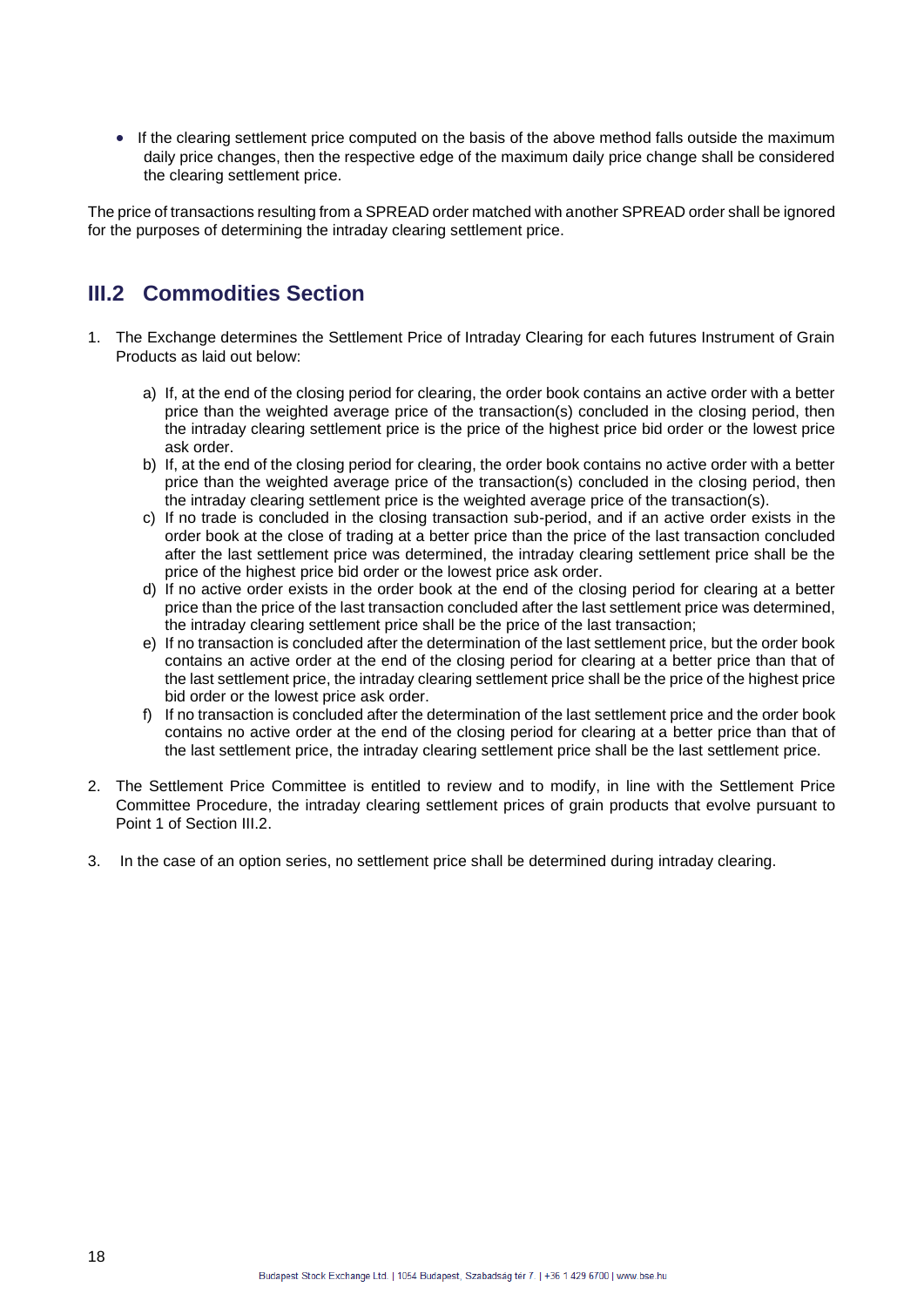# **IV.Annex**

## **The code of the Visual Basic applications used for the establishment of the theoretical settlement price of options**

**IV.1** The approximate function of the standard normal distribution function

Public Function STN(x) As Single

```
 Dim A, B As Single
If x \ge 0 Then
  A = 1 / \text{Sqr}(2 * 3.141592) * \text{Exp}(-x * x / 2)B = 1 / (1 + 0.33267 * x)STN = 1 - A * (0.4361836 * B - 0.1201676 * B * B + 0.937298 * B ^ 3)
 Else
  A = 1 / \text{Sqr}(2 * 3.141592) * \text{Exp}(-x * x / 2)B = 1 / (1 - 0.33267 * x)STN = A * (0.4361836 * B - 0.1201676 * B * B + 0.937298 * B * 3) End If
```
End Function

### **IV.2** Maximum function

```
Public Function Maximum(x, y) As Double
```

```
If x > y Then Maximum = x Else Maximum = y
```
End Function

**IV.3** 'Black Scholes function for the valuation of European-type options

Public Function Bs(P, x, s, t, r, q, cal) As Single

```
 Dim d1, d2, N, c As Single
If t \le 0 Then
   If cal Then
     Bs = Maximum(P - x, 0) Else
     Bs = Maximum(x - P, 0) End If
 Else
  d1 = (Log((Exp(-q^*t)^*P) / (Exp(-r^*t)^* x)) + s^* s^* t / 2) / (s^* Sqr(t))d2 = d1 - s * Sqr(t)c = STN(d1) *(Exp(-q*t)* P )- STN(d2) * (Exp(-r * t) * x)
   If cal Then
     Bs = c Else
     Bs = c + Exp(-r * t) * x - (Exp(-q * t) * P) End If
 End If
```
End Function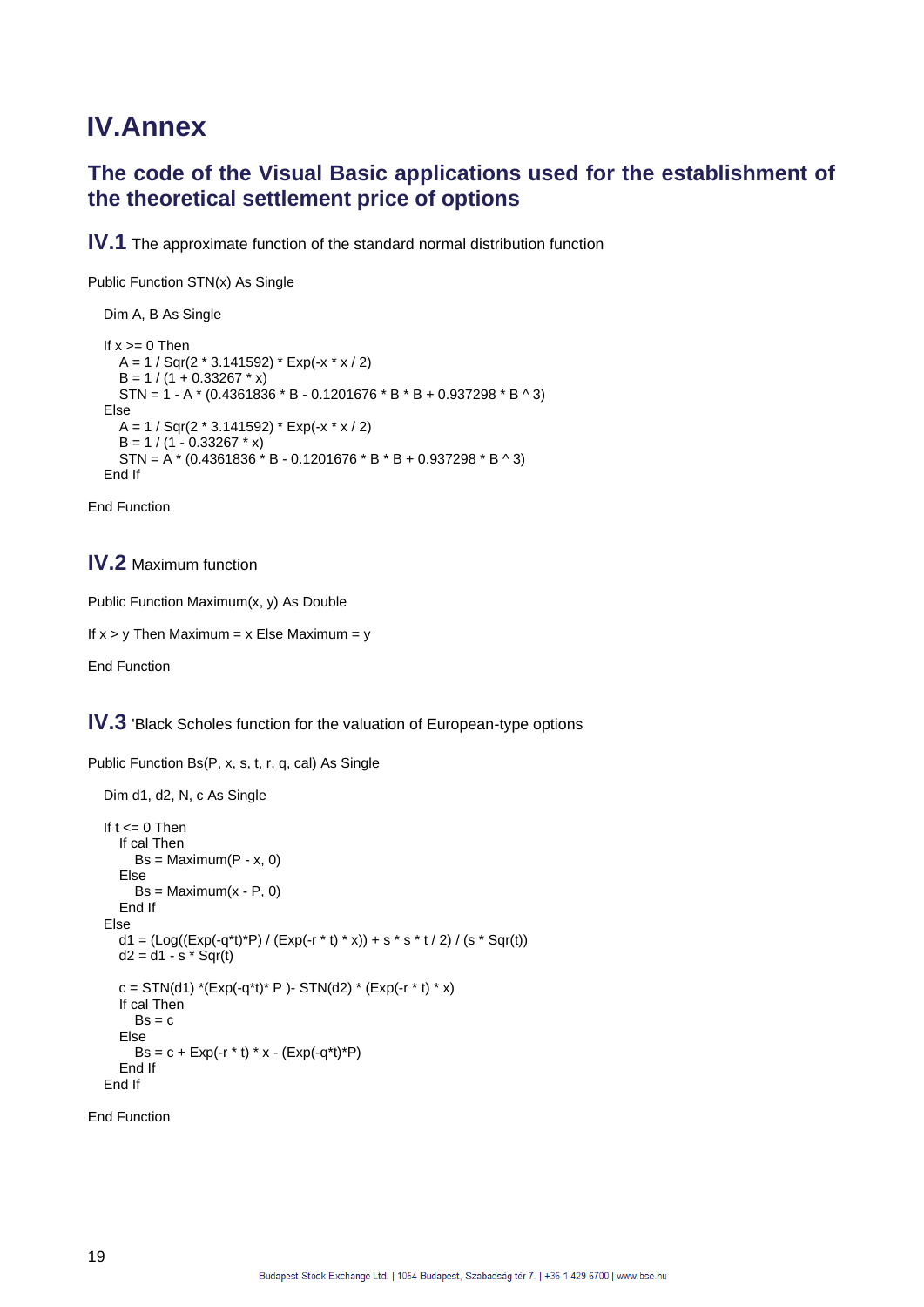**IV.4** 'Implicit volatility from the Black Scholes formula, with the Newton-Raphson procedure

Public Function IMPBS(s0, P, x, c, t, r, q, cal) As Single

```
 Dim d1, d2, V, s, c2 As Single
   Dim I As Integer
   If Arbitr(P, x, c, t, r, cal) Then
     IMPBS = -999
   Else
  s = s0c2 = Bs(P, x, s, t, r, cal) While Abs(c2 - c) > 0.0001
 d1 = (Log((Exp(-q*t)*P) / (Exp(-r * t) * x)) + s * s * t / 2) / (s * Sqr(t))
 V = (Exp(-q*t)*P) * Sqr(t) * (1 / Sqr(2 * 3.141592) * Exp(-d1 * d1 / 2))
    s = s - (c2 - c) / Vc2 = Bs(P, x, s, t, r, q, cal) Wend
  IMPBS = S End If
```
End Function

**IV.5** 'If this function is true, there is no implicit volatility

Public Function Arbitr(P, x, c, t, r, q, cal) As Boolean

```
Arbitr = False If cal Then
  If c < 0 Or c < (Exp(-q^*t)^*P) - x^* Exp(-r^*t) Or c > (Exp(-q^*t)^*P) Then Arbitr = True
 Else
  If c < 0 Or c < x * Exp(-r * t) - (Exp(-q * t) * P) Or c > x * Exp(-r * t) Then Arbitr = True
 End If
```
End Function

**IV.6** 'Binomial (Cox-Ross-Rubinstein) model for a European option, with a single payment of dividends

Public Function Binom(P, x, s, t, r, cal, N, tdex, td, div) As Double

```
 Dim u, d, Q, y, pvdiv As Single
 Dim I As Integer
 Dim J As Double
u = Exp(s * Sqr(t / N))d = 1 / uQ = (Exp(r * t / N) - d) / (u - d)If Q < 0 Or Q > 1 Then
   MsgBox ("There is arbitrage in the binomial model. Increase the period number or the volatility")
   Exit Function
 End If
Binom = 0If tdex > t Or div = 0 Then
  pvdiv = 0 Else
  pvdiv = Exp(-td * r) * divP = P - \text{pvdiv}
```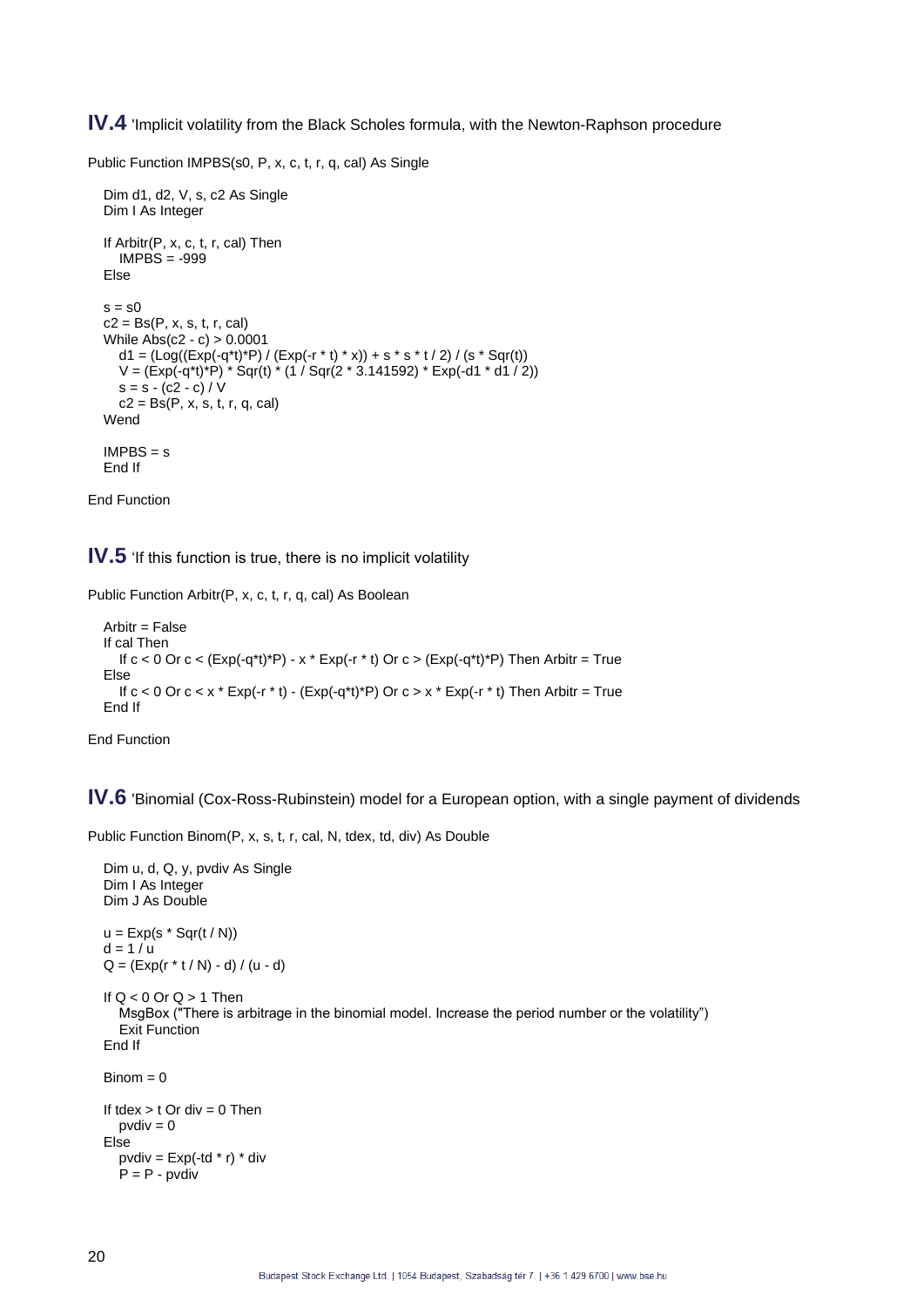End If

 $J = (1 - Q) \wedge N$  $y = Q / (1 - Q)$ For  $I = 0$  To N If cal Then Binom = Binom + J \* Maximum( $P * u \wedge I * d \wedge (N - I) - x$ , 0) Else Binom = Binom + J \* Maximum(x - P \* u ^ I \* d ^ (N - I), 0) End If If  $I < N$  Then  $J = J * (N - I) / (I + 1) * y$ 

Next I

```
Binom = Binom * Exp(-r * t)
```
End Function

**IV.7** 'Binomial model for European and American options, with a single payment of dividends

Public Function EqBinom(P, x, s, t, r, cal, N, am, tdex, td, div) As Single

```
 Dim u, d, Q, y, pvdiv, df As Single
 Dim Rv() As Single
 Dim opc() As Single
 Dim I, J, K As Integer
 Dim zero As Boolean
 If am = False Then
  EqBinom = Binom(P, x, s, t, r, cal, N, tdex, td; div) Exit Function
 End If
ReDim Rv(N + 1, N + 1) As Single
ReDim opc(N + 1, N + 1) As Single
u = Exp(s * Sqr(t / N))d = 1/uQ = (Exp(r * t / N) - d) / (u - d)df = Exp(-t / N * r)If Q < 0 Or Q > 1 Then
   MsgBox ("There is arbitrage in the binomial model. Increase the period number or the volatility")
   Exit Function
 End If
If tdex > t Or div = 0 Then
  pvdiv = 0
   K = N + 1 If cal Then
     EqBinom = Binom(P, x, s, t, r, cal, N, tdex, td; div) Exit Function
   End If
 Else
  pvdiv = Exp(-td * r) * divP = P - p vdiv
  K = Int(t \text{dex}/t * N) + 1 End If
 'Equity tree
For I = 1 To N + 1For J = 1 To I
     Rv(J, I) = P * u \wedge (I + 1 - 2 * J)
```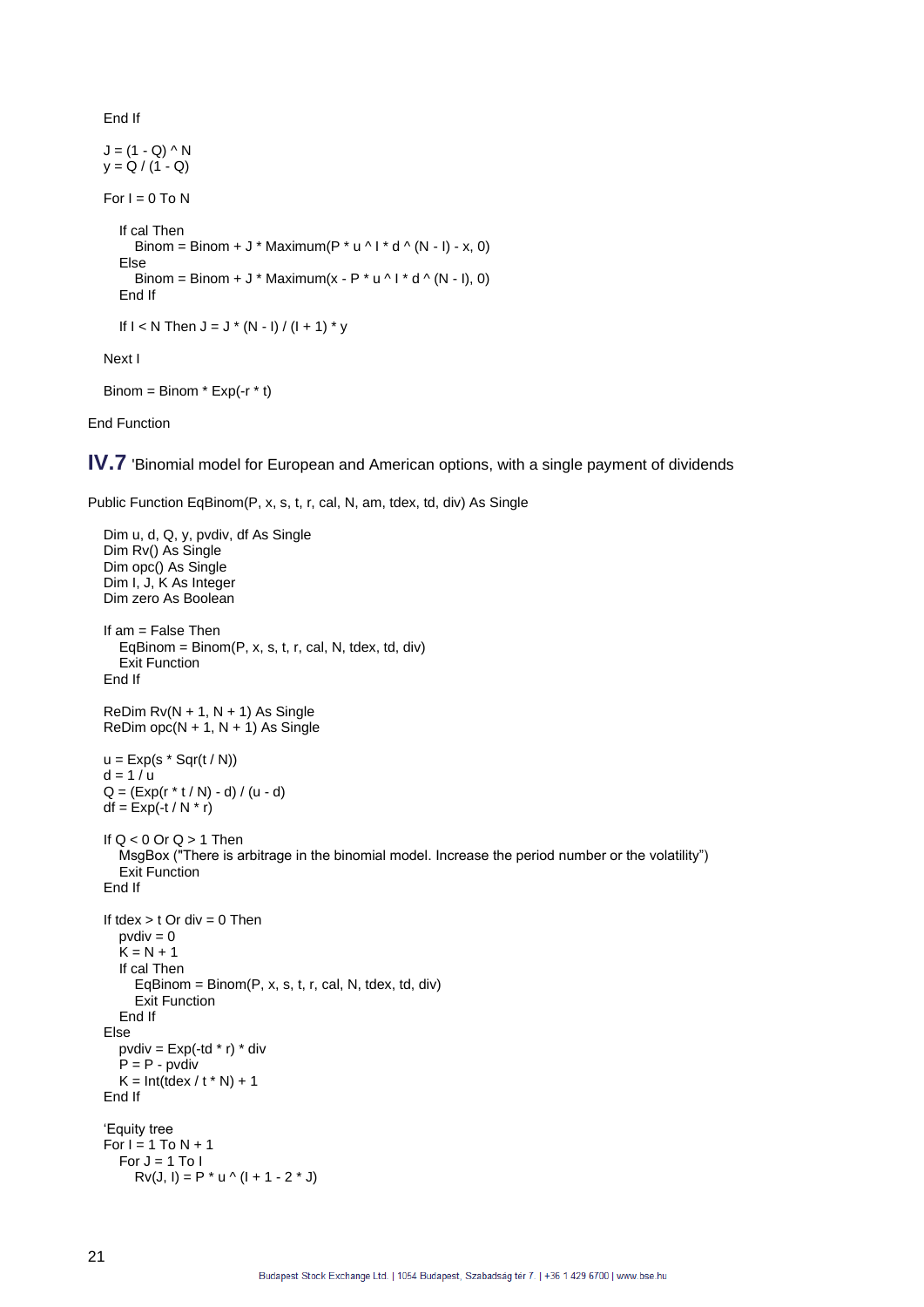```
If 1 - 1 < K Then Rv(J, I) = Rv(J, I) + \text{pvdiv} * \text{Exp}(r * t * (I - 1) / N) Next J
 Next I
 'Options tree
For J = 1 To N + 1 If cal Then
      opc(J, N + 1) = Maximum(0, Rv(J, N + 1) - x)
   Else
     opc(J, N + 1) = Maximum(0, x - Rv(J, N + 1))
   End If
 Next J
For I = N To 1 Step -1
      If cal Then
         zero = False
        J = 1Do While J < I + 1 And Not (zero)
          opc(J, I) = Maximum(Rv(J, I) - x, df * (Q * opc(J, I + 1) + (1 - Q) * opc(J + 1, I + 1)))
           If (opc(J, I)) = 0 Then
              zero = True
           End If
          J = J + 1 Loop
        If zero And J \leq 1 + 1 Then
          \text{opc}(J, I) = 0 End If
      Else
         zero = False
        J = 1 Do While J > 0 And Not (zero)
          opc(J, I) = Maximum(x - Rv(J, I), df * (Q * opc(J, I + 1) + (1 - Q) * opc(J + 1, I + 1)))
           If (opc(J, I)) = 0 Then
              zero = True
           End If
          J = J - 1 Loop
        If zero And J <> 0 Then
          \text{opc}(J, I) = 0 End If
      End If
 Next I
EqBinom = ope(1, 1)
```
End Function